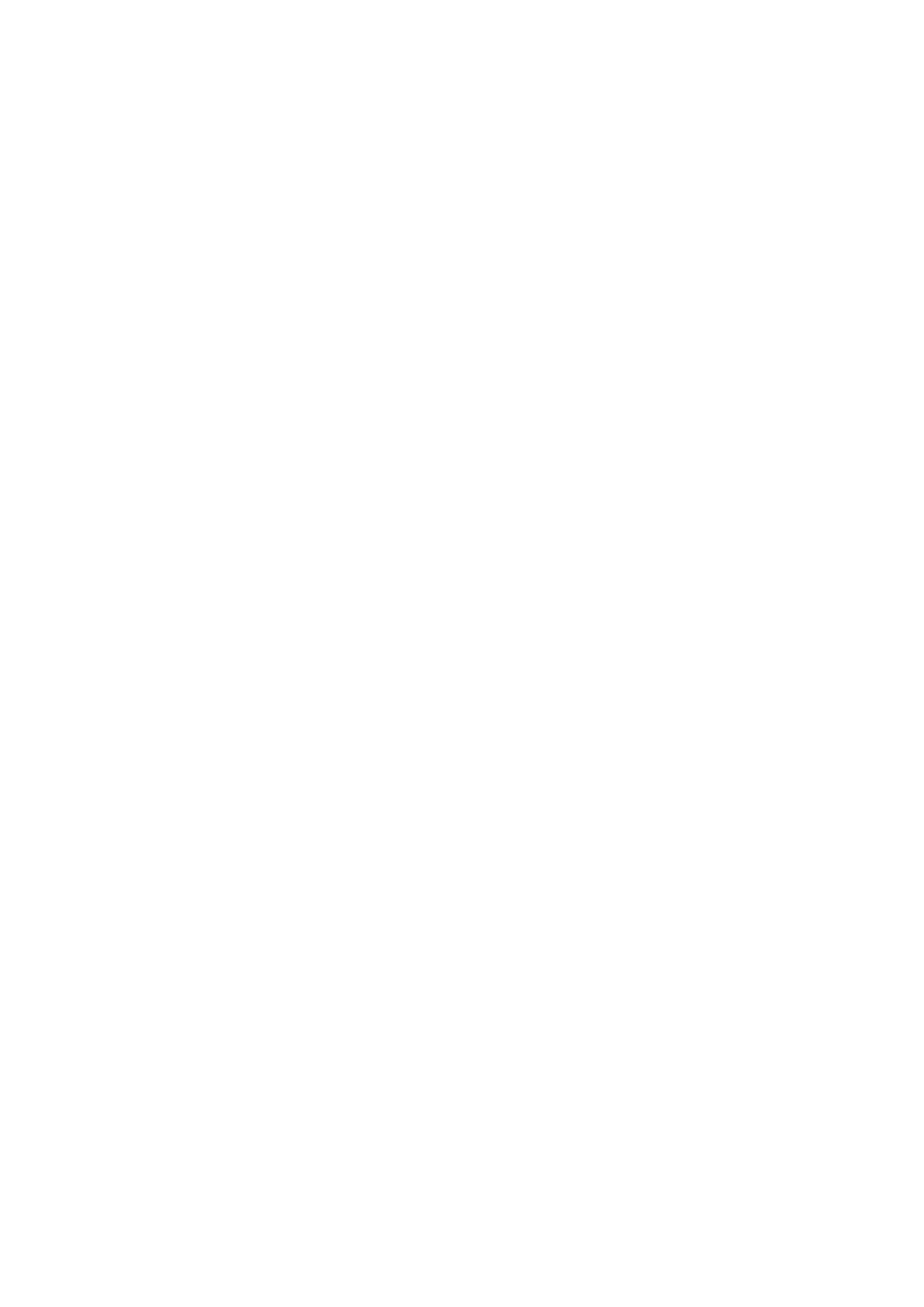### **In the case of K. v. Russia,**

The European Court of Human Rights (First Section), sitting as a Chamber composed of:

Isabelle Berro-Lefèvre, *President,*

Khanlar Hajiyev,

Mirjana Lazarova Trajkovska,

Linos-Alexandre Sicilianos,

Erik Møse,

Ksenija Turković,

Dmitry Dedov, *judges,*

and Søren Nielsen, *Section Registrar,*

Having deliberated in private on 30 April 2013,

Delivers the following judgment, which was adopted on that date:

## **PROCEDURE**

1. The case originated in an application (no. 69235/11) against the Russian Federation lodged with the Court under Article 34 of the Convention for the Protection of Human Rights and Fundamental Freedoms ("the Convention") by a Belarusian national, Mr K. ("the applicant"), on 9 November 2011.

2. The applicant was represented by Mr V. Reznik, a lawyer practising in Moscow. The Russian Government ("the Government") were represented by Mr G. Matyushkin, the Representative of the Russian Federation at the European Court of Human Rights.

3. The applicant alleged, in particular, that he would be exposed to inhuman treatment or torture if returned to Belarus, that he had no remedies available to him in relation to that complaint, that he had been unlawfully detained pending extradition, and that his appeals against the extradition orders had not been examined speedily.

<span id="page-2-0"></span>4. On 15 November 2011 the President of the First Section, acting upon the applicant's request of 14 November 2011, decided to apply Rules 39 and 41 of the Rules of Court, indicating to the Government that the applicant should not be extradited to Belarus until further notice and granting priority treatment to the application. The President of the Section also acceded to the applicant's request not to have his name disclosed (Rule 47 § 3 of the Rules of Court).

5. On 9 March 2012 the application was communicated to the Government. It was also decided to rule on the admissibility and merits of the application at the same time (Article 29  $\S$  1).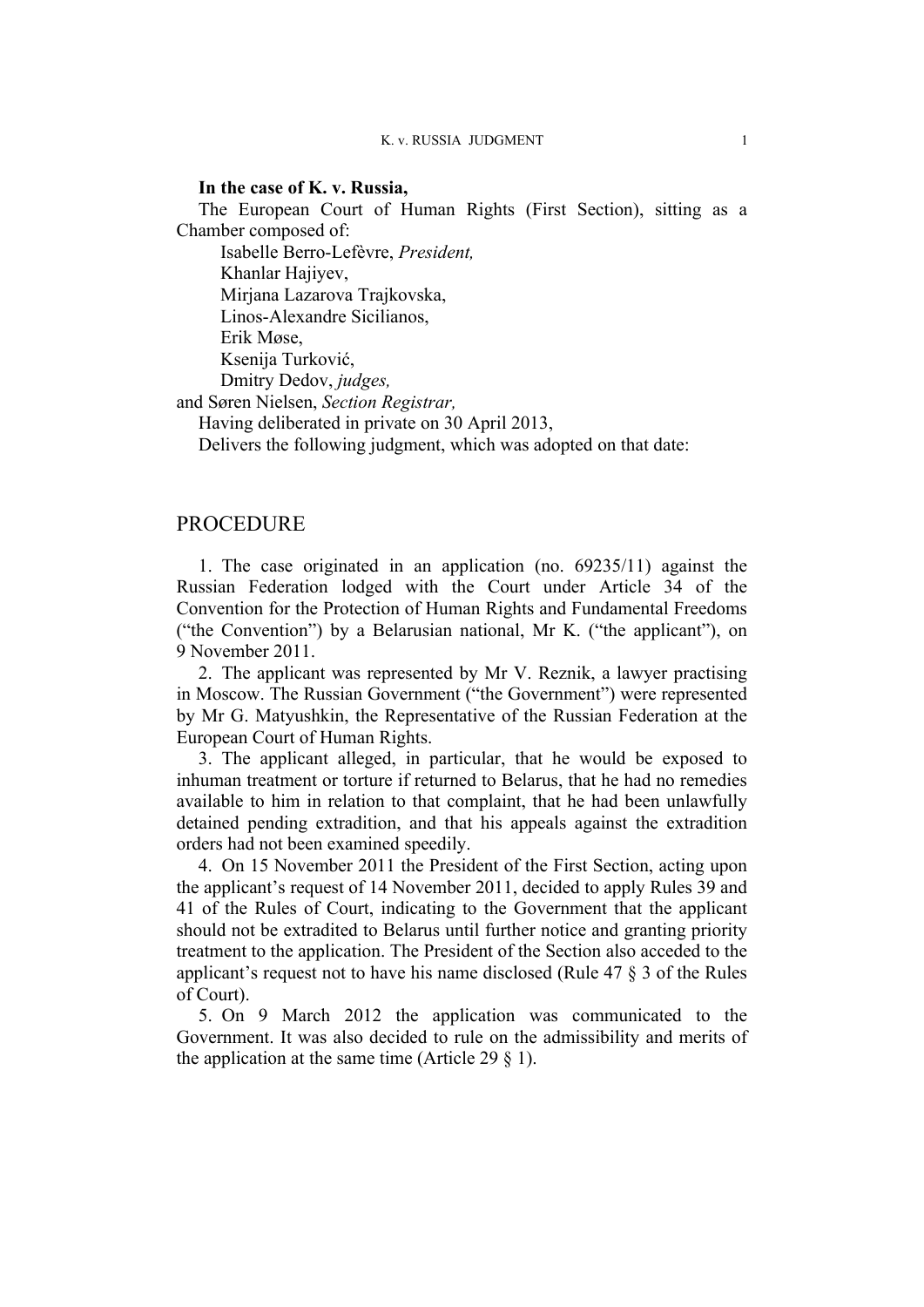## THE FACTS

### I. THE CIRCUMSTANCES OF THE CASE

6. The applicant was born in 1966 and lived until his arrest in Moscow.

## **A. The applicant's version of the circumstances prompting his extradition to Belarus**

7. In 1998 the applicant helped a former Interior Minister of Belarus, Mr Z., to set up an NGO which was meant to unite former military and police officers in the fight against "human rights violations" and "lawlessness". According to the applicant, Mr Z. had entrusted him with the tasks of finding, among members of the organisation, those physically and psychologically fit enough to become bodyguards, and of training them. On 7 May 1999 a group of unidentified individuals kidnapped Mr Z. His whereabouts remain unknown.

8. The applicant further alleged that he had been involved in the establishment of "the security service" for the former Vice President of the Belarus Parliament, Mr G. However, on 16 September 1999 Mr G. disappeared. His car was discovered abandoned in a remote area with its windows broken and blood stains inside. According to the applicant, the media attributed both disappearances/kidnappings to the Belarus authorities.

9. At the beginning of 2000, the applicant moved his family to Russia. He, however, continued visiting Belarus to take part in its political life. In particular, as a member of a Belarusian opposition party, Gromada, the applicant participated in demonstrations, meetings and other political activities organised by the party. On a number of occasions, the applicant was arrested and subjected to inhuman and degrading treatment in Belarus. Each time he was deprived of his liberty, he was forced to remain on his knees on a concrete floor with his hands cuffed behind his back.

10. The applicant provided the Court with a copy of "Free citizen certificate no. 0327", allegedly issued by the Belarus Social Democratic Party on 17 October 2005 and attesting to the applicant's having become a member of that party on that date. The certificate was in Russian, had the applicant's photo attached and was signed only by the applicant.

11. The applicant stated that he had decided to move to Russia permanently in 2008 because he had feared for his life. A private security agency in Moscow had hired him as a bodyguard.

12. At the same time, the applicant continued his political activities in Belarus. In February 2010 a number of prominent leaders of the Belarusian opposition parties initiated a campaign entitled "Tell the Truth", in which the applicant also took part, including by providing financial support. The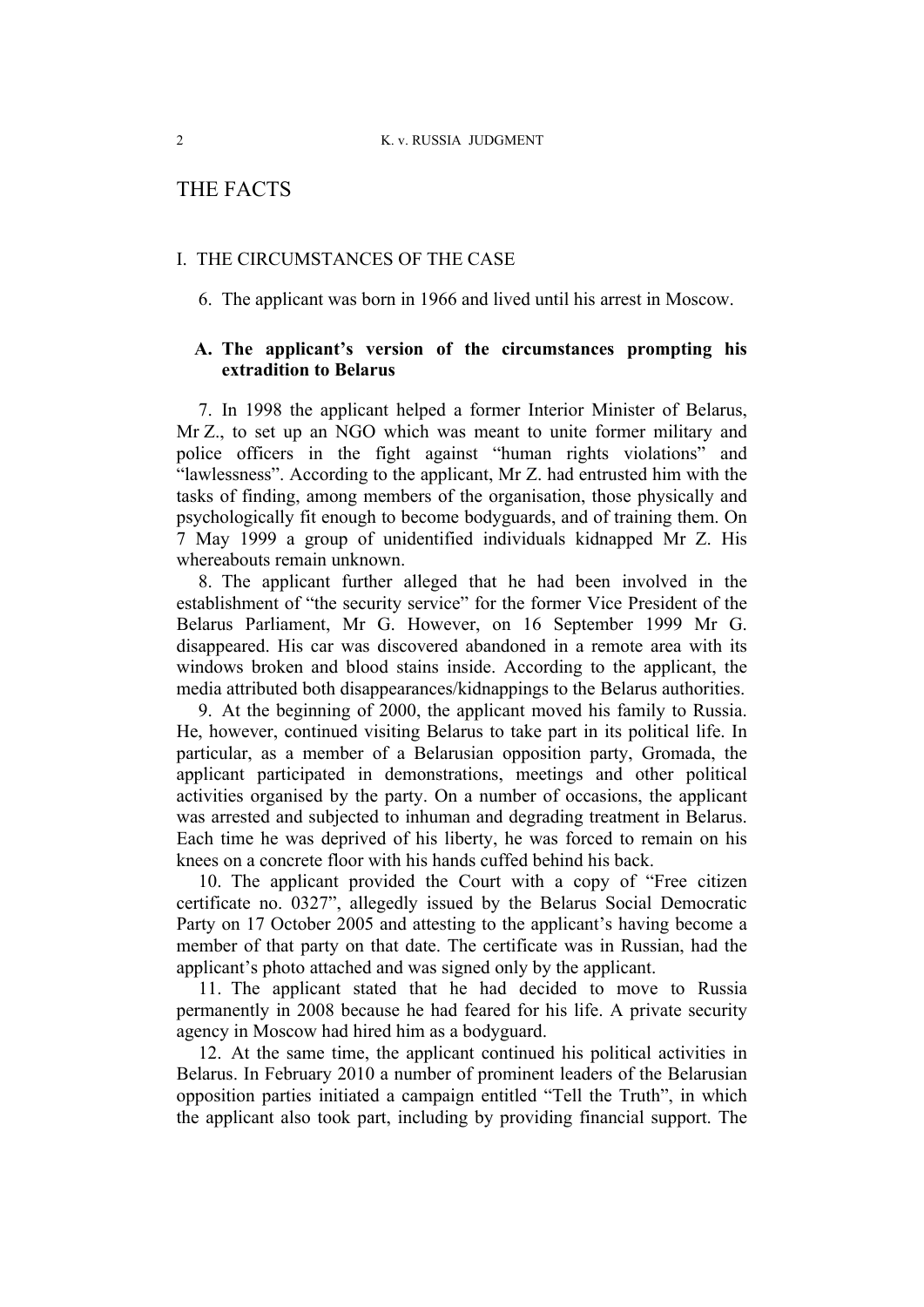applicant stressed that the aim of the campaign had been to "awaken Belarusian society, which is living amid lies". Repressions followed: the most active participants in the campaign were arrested and criminal proceedings were instituted against them; the main office was raided; and documents were seized.

13. In March 2010 the applicant visited Belarus and, acting on orders from his employer, ordered bullet-proof vests and camouflage uniforms. The applicant assumed that Belarusian law-enforcement officials, suspecting him of attempting to provide opposition members with the vests and uniforms, had decided to fabricate criminal charges against him.

14. The applicant also submitted that when his Belarusian passport had expired in 2010, he had applied for a new one and the Belarusian authorities had issued it without delay. The authorities had not connected him to any criminal case, questioned him in respect of any criminal charge or attempted to arrest him.

## **B. The applicant's arrest and detention in Russia – extradition and asylum proceedings**

#### **(a) Criminal proceedings against the applicant in Belarus**

15. On 7 April 2011 an investigator from the main department of the Belarusian Ministry of the Interior resumed the investigation in a criminal case that had been pending since 19 February 2001 against unidentified individuals suspected of aggravated robbery. Four other cases of aggravated kidnapping, including that of a minor, and extortion committed in May and June 2000 were joined to that case. On 28 April 2011 the investigator issued a decision stating that the applicant was the prime suspect in the case and making a detailed account of every criminal act of which the latter stood accused. The criminal offences were punishable by up to fifteen years' imprisonment. The investigator also noted that, having been convicted by a Belarusian court on 7 September 2001 for causing accidental death in a road traffic accident, the applicant had been relieved of the remainder of his sentence on 16 August 2002 by an Amnesty Act. On 28 April 2011 a deputy Prosecutor General of Belarus authorised the applicant's arrest and an international arrest warrant was issued.

#### **(b) Extradition proceedings**

<span id="page-4-0"></span>16. On 16 May 2011 the applicant was arrested in Moscow.

17. On the following day the Ostankinskiy District Court in Moscow, having noted the gravity of the charges against the applicant, the fact that he was on the wanted persons' list and the absence of any authorisation for the applicant to reside, permanently or temporarily, in the Russian Federation, ordered his detention for forty days until the formal request for extradition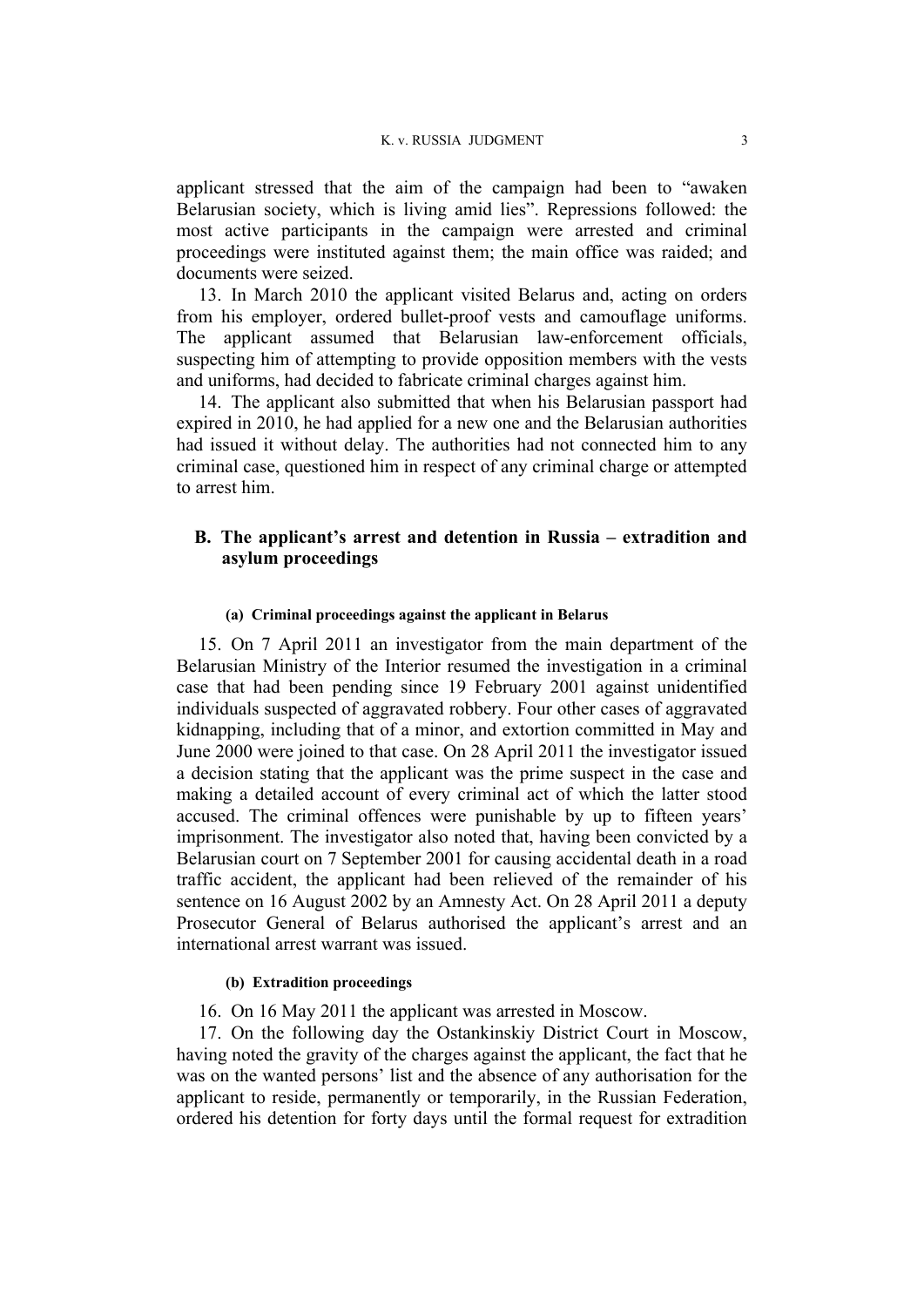could be dealt with. It also stated that the applicant had been arrested on the basis of an international arrest warrant, which, as confirmed by the Belarusian authorities, was still in force, and that the preliminary examination of the extradition issue had not revealed any circumstances that could have led to a decision to refuse extradition. The District Court further observed that it had taken into account the applicant's arguments that he was ready to stand bail and that he was not fit for detention conditions given the poor state of his health, and had dismissed them as irrelevant. The decision was upheld on appeal by the Moscow City Court on 6 June 2011, with the appeal court confirming the District Court's findings that the applicant was likely to reoffend, abscond and obstruct the course of justice.

<span id="page-5-0"></span>18. On 20 June 2011 the Belarusian Prosecutor General's Office (hereinafter "the Belarusian PGO") wrote to the Russian Prosecutor General's Office (hereinafter "the Russian PGO") submitting a formal request for the applicant's extradition and assuring their Russian counterpart that the applicant's criminal prosecution was not politically motivated or based on any discriminatory grounds.

19. Four days later the District Court extended the applicant's detention until 16 November 2011, using the same formula as in the initial detention order. The District Court also noted that the Belarusian prosecution authorities had to carry out a number of additional procedural measures before the applicant's extradition could be effected, and therefore needed additional time. The decision became final on 25 July 2011, when the Moscow City Court endorsed the District Court's reasoning.

20. On 24 August 2011 a deputy Prosecutor General of the Russian Federation accepted the request for the applicant's extradition in view of the criminal charges pending against him in Belarus. The decision stated, in particular, that the applicant had been charged with three counts of aggravated kidnapping, including one of a minor, committed for the purpose of extorting money and property, and one count of aggravated robbery committed within an organised criminal group in February 2001. The listed offences were punishable under Articles 126, 162 and 163 of the Russian Criminal Code and carried a penalty of over one year's imprisonment. The statutory time-limit for criminal prosecution had not expired under either the Russian or the Belarusian criminal codes. The applicant had not acquired Russian citizenship and there were no circumstances precluding his extradition.

<span id="page-5-1"></span>21. Following an appeal lodged by the applicant on 5 September 2011 against the extradition order of 24 August 2011, in which he argued that he risked political persecution, torture and unfair criminal conviction in Belarus given his active involvement in the opposition movement, on 4 October 2011 the Moscow City Court upheld the deputy Prosecutor General's decision. The City Court considered that the applicant had failed to produce any evidence in support of his claims that he risked persecution,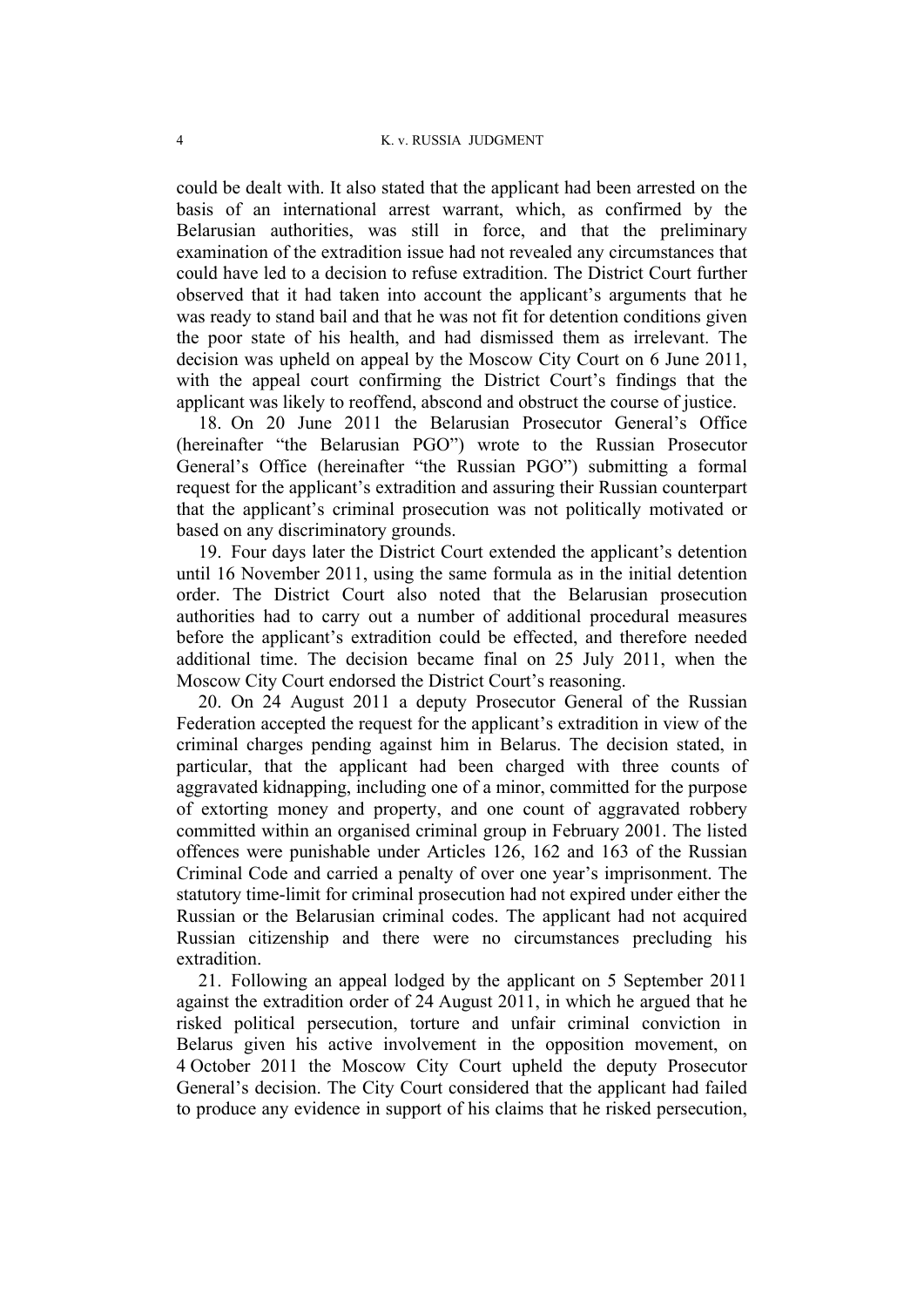including on political grounds, torture and unfair trial in Belarus. At the same time, the Belarusian PGO provided the Russian authorities with a letter of commitment guaranteeing respect for the applicant's rights, including the right not to be subjected to torture, inhuman and degrading treatment and the right to a fair trial. The City Court noted that the Belarusian authorities had also guaranteed that the applicant would stand trial only for the criminal offence in respect of which the extradition request had been made and that the criminal case against him had no political, religious, racial or other discriminatory motivation.

22. The applicant appealed to the Supreme Court of the Russian Federation, repeating the arguments that he had put forward in the appeal against the prosecutor's decision.

23. In the meantime, on 2 November 2011 the District Court issued a further order extending the applicant's detention until 16 May 2012. The court's reasoning was identical to that employed in the two previous detention orders. The City Court upheld the decision on 30 November 2011, noting that it had authorised the applicant's extradition in its lawful and well-founded decision of 4 October 2011.

<span id="page-6-1"></span>24. On 14 November 2011 the Supreme Court of the Russian Federation dismissed the appeal lodged by the applicant, and upheld the Moscow City Court's decision of 4 October 2011 to extradite.

<span id="page-6-0"></span>25. The applicant was released from custody on 16 May 2012 by a decision of the Ostankinskiy District prosecutor of Moscow who, having cited the European Court's decision to apply Rule 39 of the Rules of Court and a decision by the Russian immigration authorities to award the applicant temporary asylum until 14 May 2013, decided that his further detention was unwarranted.

#### **(c) Asylum proceedings**

26. According to the applicant, on 25 May 2011 he submitted a request to the Russian immigration authorities seeking refugee status. His request was not duly registered until 31 August 2011.

27. On 20 December 2011 the Moscow branch of the Federal Migration Service (hereinafter "the FMS") dismissed the applicant's asylum request. The authorities reasoned that an analysis of the information and materials available to them had indicated that the applicant had never been involved in any political or public activities in Belarus. Having studied his "Free citizen certificate no. 0327", they were not convinced of its authenticity, given that it bore no official insignia confirming that it had been issued by the political party. As the applicant had applied for asylum only after his arrest with a view to extradition, they concluded that his application had been motivated by his wish to avoid prosecution for purely criminal conduct.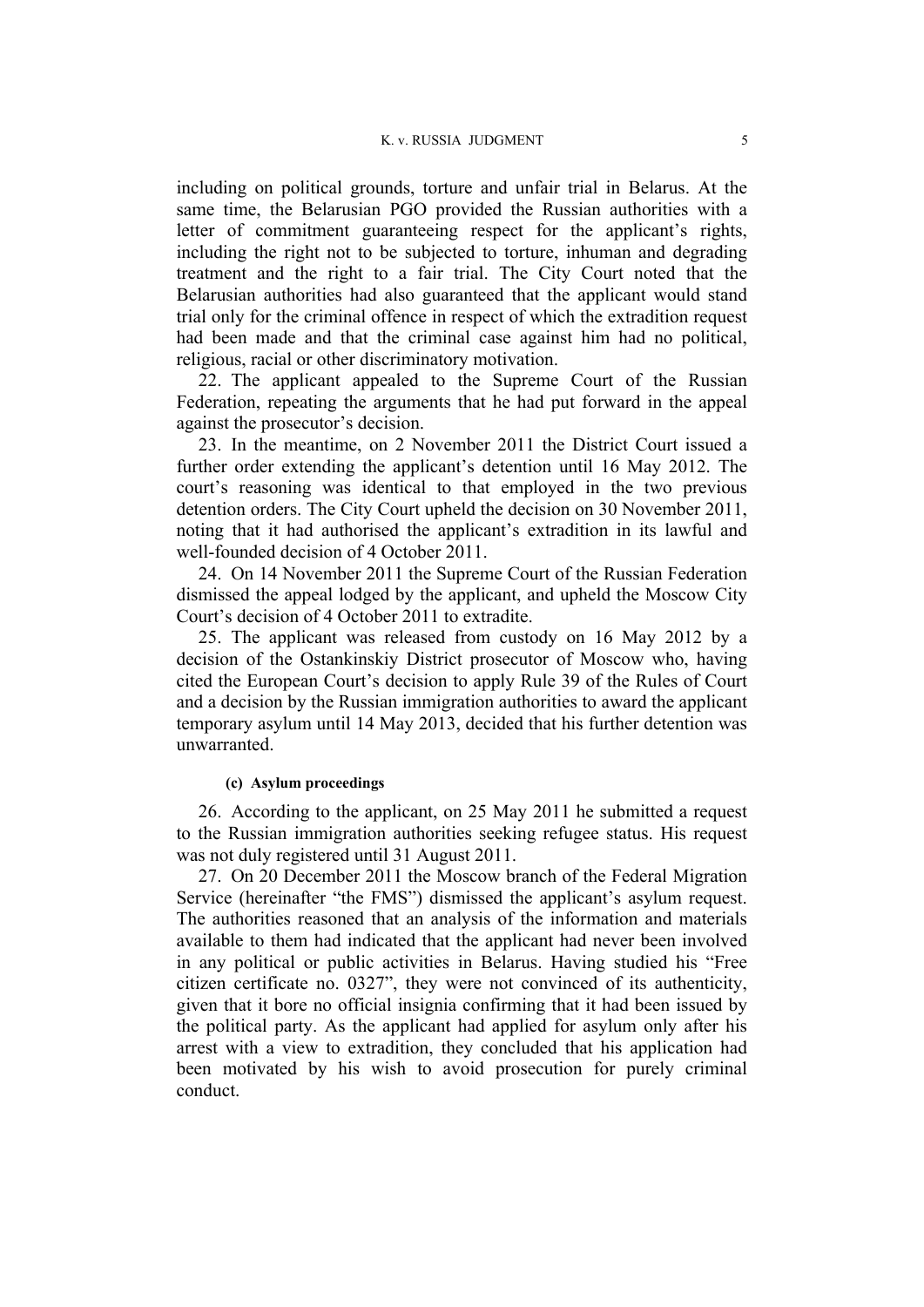<span id="page-7-0"></span>28. On 14 May 2012 the Moscow branch of the FMS granted the applicant temporary asylum for one year, until 14 May 2013. Having mainly copied the reasoning from the decision of 20 December 2011, the authorities reiterated the European Court's decision under Rule 39 of the Rules of Court indicating to the Russian Government that the applicant should not be extradited to Belarus until further notice. Citing humanitarian grounds, the authorities stressed that the Court had decided to apply Rule 39 in the applicant's case because it had not yet entirely ruled out the risk that the applicant might face persecution and inhuman treatment in Belarus.

## II. RELEVANT INTERNATIONAL MATERIALS AND DOMESTIC LAW AND PRACTICE

#### **A. Detention pending extradition and judicial review of detention**

#### *1. Russian Constitution*

29. The Constitution guarantees the right to liberty (Article 22):

"1. Everyone has the right to liberty and personal integrity.

2. Arrest, placement in custody and detention are only permitted on the basis of a judicial decision. Prior to a judicial decision, an individual may not be detained for longer than forty-eight hours."

#### *2. The 1993 Minsk Convention*

30. The CIS Convention on legal assistance and legal relations in civil, family and criminal cases ("the Minsk Convention"), to which both Russia and Belarus are parties, provides that in executing a request for legal assistance, the requested party applies its domestic law (Article 8 § 1).

31. A request for extradition must be accompanied by a detention order (Article 58 § 2). Upon receipt of a request for extradition, measures should be taken immediately to find and arrest the person whose extradition is sought, except in cases where that person cannot be extradited (Article 60).

32. A person whose extradition is sought may be arrested before receipt of a request for his or her extradition. In such cases a special request for arrest must be sent, containing a reference to the detention order and indicating that a request for extradition will follow (Article 61  $\S$  1). A person may also be arrested in the absence of such a request if there are reasons to suspect that he has committed, in the territory of the other Contracting Party, an offence for which extradition may be requested. The other Contracting Party must be immediately informed of the arrest (Article 61 § 2).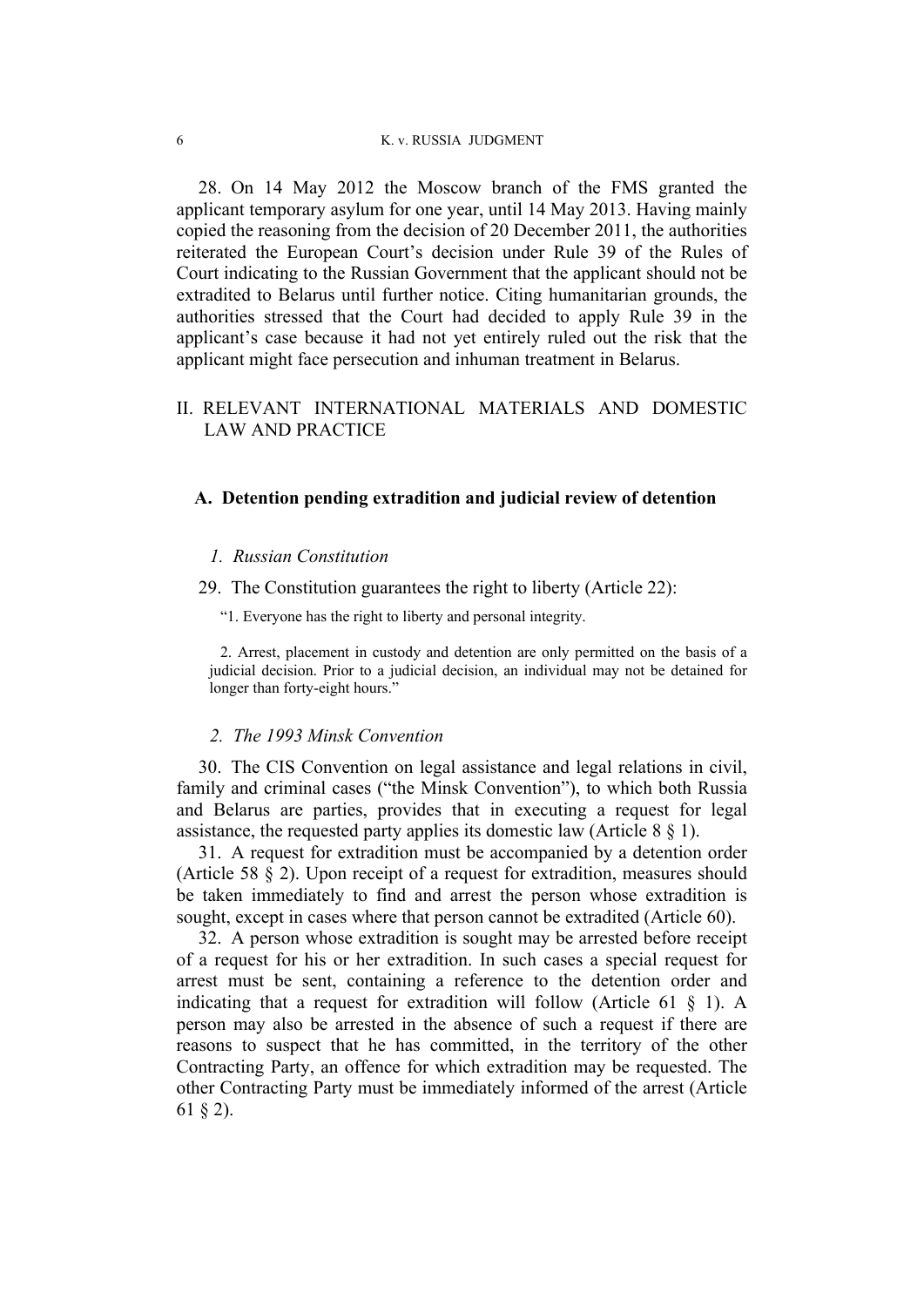33. A person arrested pursuant to Article 61 must be released if no request for extradition is received within forty days of the arrest (Article 62 § 1).

## *3. Code of Criminal Procedure*

34. The term "court" is defined by the Russian Code of Criminal Procedure ("the CCrP") as "any court of general jurisdiction which examines a criminal case on the merits and delivers decisions provided for by this Code" (Article 5 § 48). The term "judge" is defined by the CCrP as "an official empowered to administer justice" (Article 5 § 54).

<span id="page-8-0"></span>35. Chapter 13 of the CCrP ("Measures of restraint") provides for the use of measures of restraint, or preventive measures (*меры пресечения*), while criminal proceedings are pending. Such measures include placement in custody. Custody may be ordered by a court on application by an investigator or a prosecutor if a person is charged with an offence carrying a sentence of at least two years' imprisonment, provided that a less restrictive measure of restraint cannot be used (Article 108 §§ 1 and 3). A period of detention pending investigation may not exceed two months (Article 109 § 1). A judge may extend that period up to six months (Article 109 § 2). Further extensions of up to twelve months, or in exceptional circumstances, up to eighteen months, may only be granted if the person is charged with serious or particularly serious criminal offences (Article 109 § 3). No extension beyond eighteen months is permissible and the detainee must be released immediately (Article 109 § 4). If the grounds serving as the basis for a preventive measure have changed, the preventive measure must be cancelled or amended. A decision to cancel or amend a preventive measure may be taken by an investigator, a prosecutor or a court (Article 110).

36. A judge's decision on detention is amenable to appeal before a higher court within three days of its delivery date (Article 108 § 11 of the CCrP). A statement of appeal should be submitted to the first-instance court (Article 355). While the CCrP does not provide for a time-limit during which the first-instance court should send the statement of appeal and the case file to the appeal court, Order no. 36 of 29 April 2003 by the Judicial Department of the Supreme Court of Russia requires that, after the expiry of the three-day time-limit for appeal, the first-instance court should submit the detention file to the higher court. Having received this file, the secondinstance court should examine the appeal lodged against the judge's decision on detention within three days (Article 108 § 11).

37. Chapter 16 ("Complaints about acts and decisions by courts and officials involved in criminal proceedings") provides for judicial review of decisions and acts or failures to act by an investigator or a prosecutor that are capable of adversely affecting the constitutional rights or freedoms of parties to criminal proceedings (Article 125 § 1). The competent court is the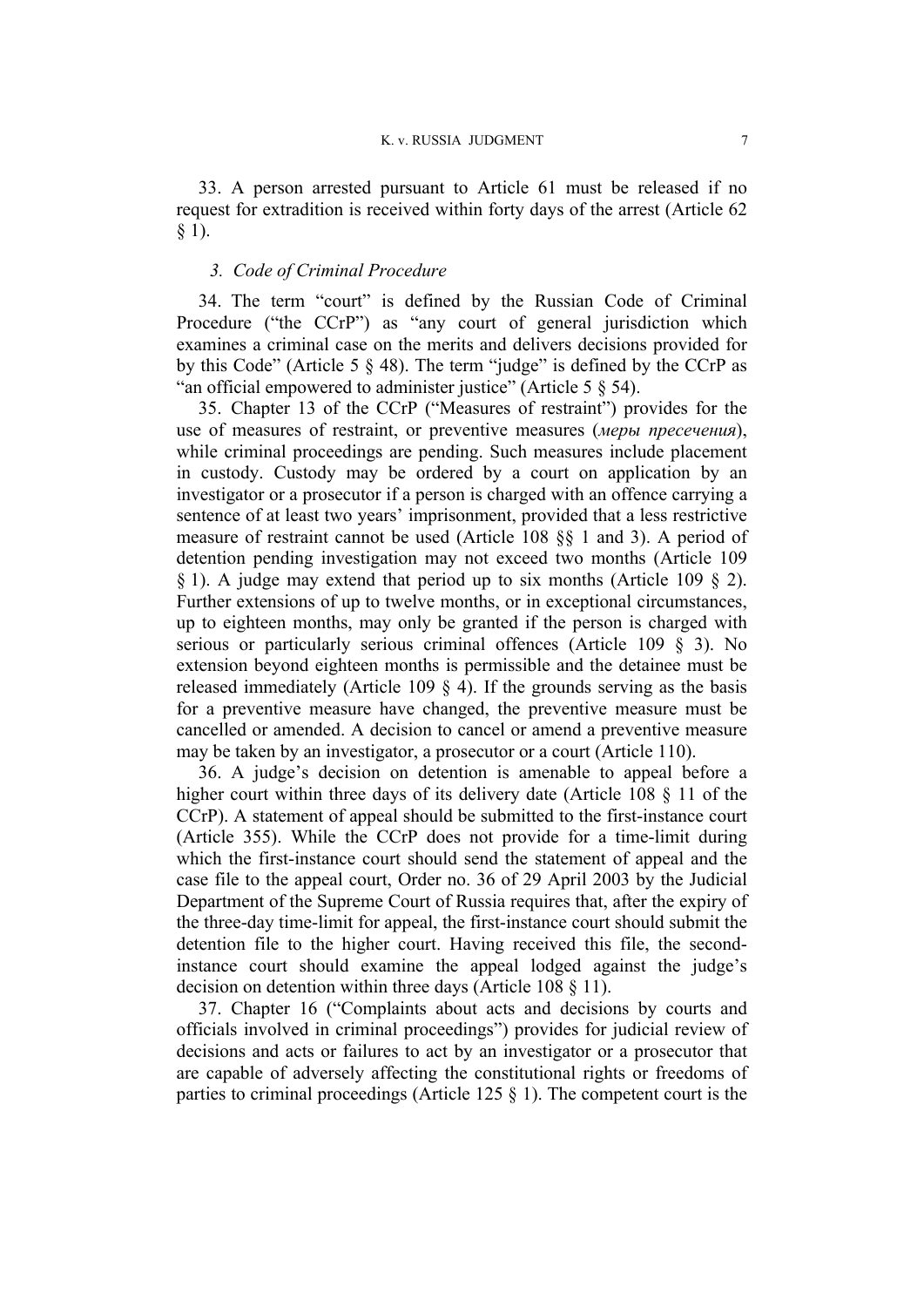court with territorial jurisdiction over the location at which the preliminary investigation is conducted (ibid.).

38. Chapter 54 ("Extradition of a person for criminal prosecution or execution of sentence") regulates extradition procedures. Upon receipt of a request for extradition not accompanied by a detention order issued by a foreign court, a prosecutor must decide on the measure of restraint in respect of the person whose extradition is sought. The measure must be applied in accordance with established procedure (Article 466 § 1). If a request for extradition is accompanied by a detention order issued by a foreign court, a prosecutor may impose house arrest on the individual concerned or place him or her in detention "without seeking confirmation of the validity of that order from a Russian court" (Article 466 § 2).

## *4. Relevant case-law of the Constitutional and Supreme Courts of Russia*

39. On 4 April 2006 the Constitutional Court examined an application by Mr N., who had submitted that the lack of any time-limit on the detention of a person pending extradition was incompatible with the constitutional guarantee against arbitrary detention. In its decision no. 101-O of the same date, the Constitutional Court declared the application inadmissible. In its view, the absence of any specific regulation of detention matters in Article 466 § 1 did not create a legal lacuna incompatible with the Constitution. Article 8 § 1 of the Minsk Convention provided that, in executing a request for legal assistance, the requested party would apply its domestic law, which in the case of Russia was the procedure laid down in the CCrP. That procedure comprised, in particular, Article 466 § 1 of the Code and the norms in its Chapter 13 ("Measures of restraint") which, by virtue of their general character and position in Part I of the Code ("General provisions"), applied to all stages and forms of criminal proceedings, including proceedings for the examination of extradition requests. Accordingly, Article 466 § 1 of the CCrP did not allow the authorities to apply a custodial measure without complying with the procedure or the time-limits established in the Code. The Court also refused to analyse Article 466 § 2, finding that it had not been applied in Mr N.'s case.

40. On 1 March 2007 the Constitutional Court, in decision no. 333-O-P, held that Articles 61 and 62 of the Minsk Convention governing a person's detention pending the receipt of an extradition request did not determine the body or official competent to order such detention, the procedure to be followed, or any time-limits. In accordance with Article 8 of the Minsk Convention, the applicable procedures and time-limits were to be established by domestic legal provisions.

41. The Constitutional Court further reiterated its settled case-law to the effect that the scope of the constitutional right to liberty and personal inviolability was the same for foreign nationals and stateless persons as for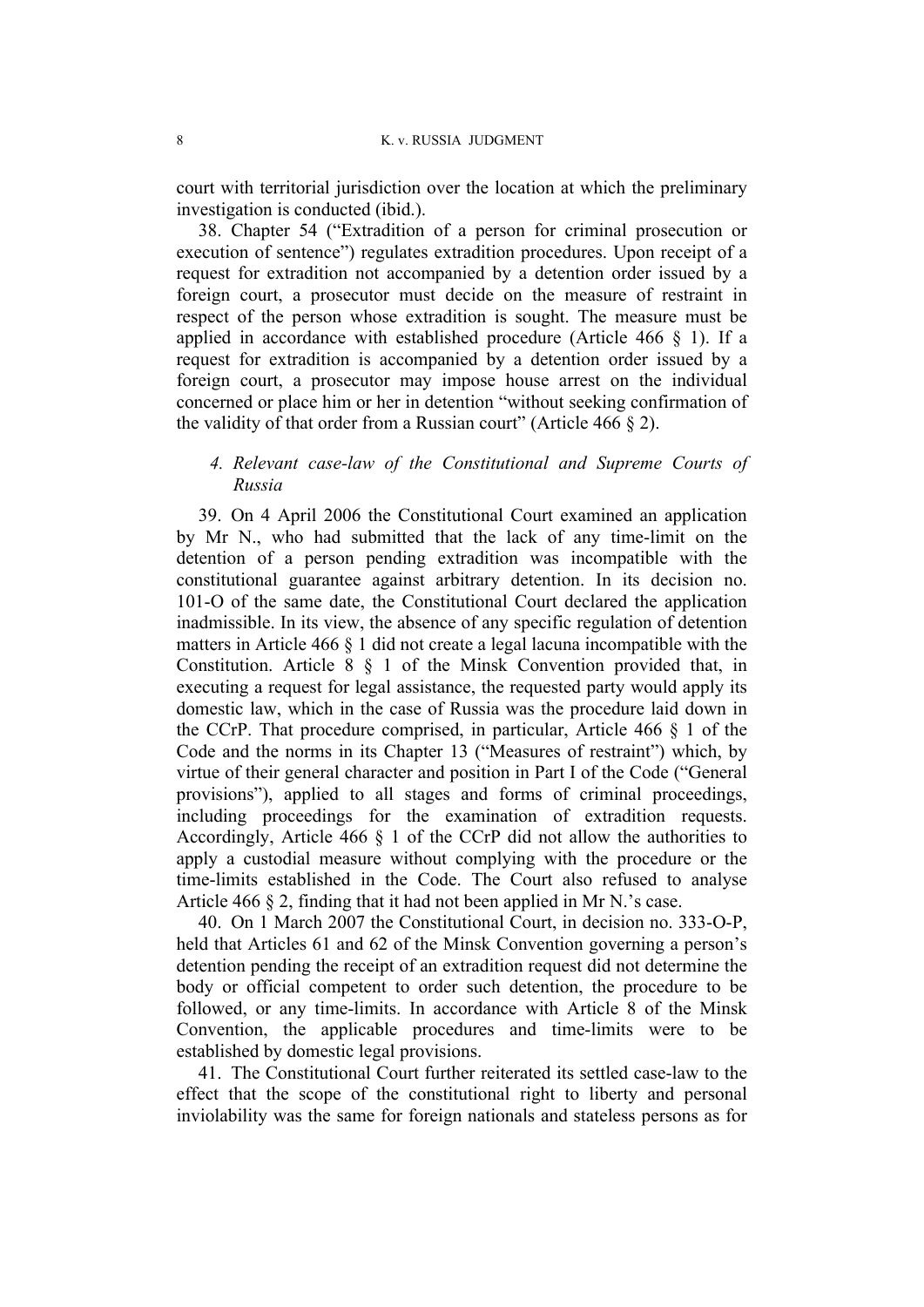Russian nationals. A foreign national or stateless person may not be detained in Russia for more than forty-eight hours without a judicial decision. That constitutional requirement served as a guarantee against excessively long detention beyond forty-eight hours, and also against arbitrary detention, in that it required a court to examine whether the arrest was lawful and justified. The Constitutional Court held that Article 466 § 1 of the CCrP, read in conjunction with the Minsk Convention, could not be construed as permitting the detention of an individual for more than forty-eight hours on the basis of a request for his or her extradition without a decision by a Russian court. A custodial measure could be applied only in accordance with the procedure and within the time-limits established in Chapter 13 of the CCrP.

42. On 19 March 2009 the Constitutional Court, by decision no. 383-O-O, rejected as inadmissible a request for a review of the constitutionality of Article 466 § 2 of the CCrP, stating that this provision "does not establish time-limits for custodial detention and does not establish the grounds and procedure for choosing a preventive measure; it merely confirms a prosecutor's power to execute a decision already delivered by a competent judicial body of a foreign state to detain an accused. Therefore, the disputed norm cannot be considered to violate the constitutional rights of [the claimant]".

43. On 10 February 2009 the Plenary Session of the Russian Supreme Court adopted Directive Decision No.1, aimed at clarifying the application of Article 125 of the CCrP. It stated that the acts or inaction of investigating and prosecuting authorities, including a prosecutor's decision to hold a person under house arrest or to remand him or her in custody with a view to extradition, could be appealed against to a court under Article 125 of the CCrP. The plenary particularly emphasised that in declaring a specific decision, act or failure to act on the part of a law-enforcement authority unlawful or unjustified, a judge was not entitled to annul the impugned decision or to order the official responsible to revoke it or to take any particular actions, but could only instruct him or her to rectify the shortcomings indicated. Should the authority concerned fail to comply with the court's instructions, an interested party could raise that matter before a court, and the latter could issue a special decision [*частное определение*], drawing the authority's attention to the situation.

<span id="page-10-0"></span>44. On 29 October 2009 the Plenary Session of the Russian Supreme Court adopted Directive Decision No. 22, stating that, pursuant to Article 466 § 1 of the CCrP, only a court could remand in custody a person in respect of whom an extradition check was pending when the authorities of the country requesting extradition had not submitted a court decision to place that person in custody. The judicial authorisation of placement in custody in that situation was to be carried out in accordance with Article 108 of the CCrP and following a prosecutor's petition to place that person in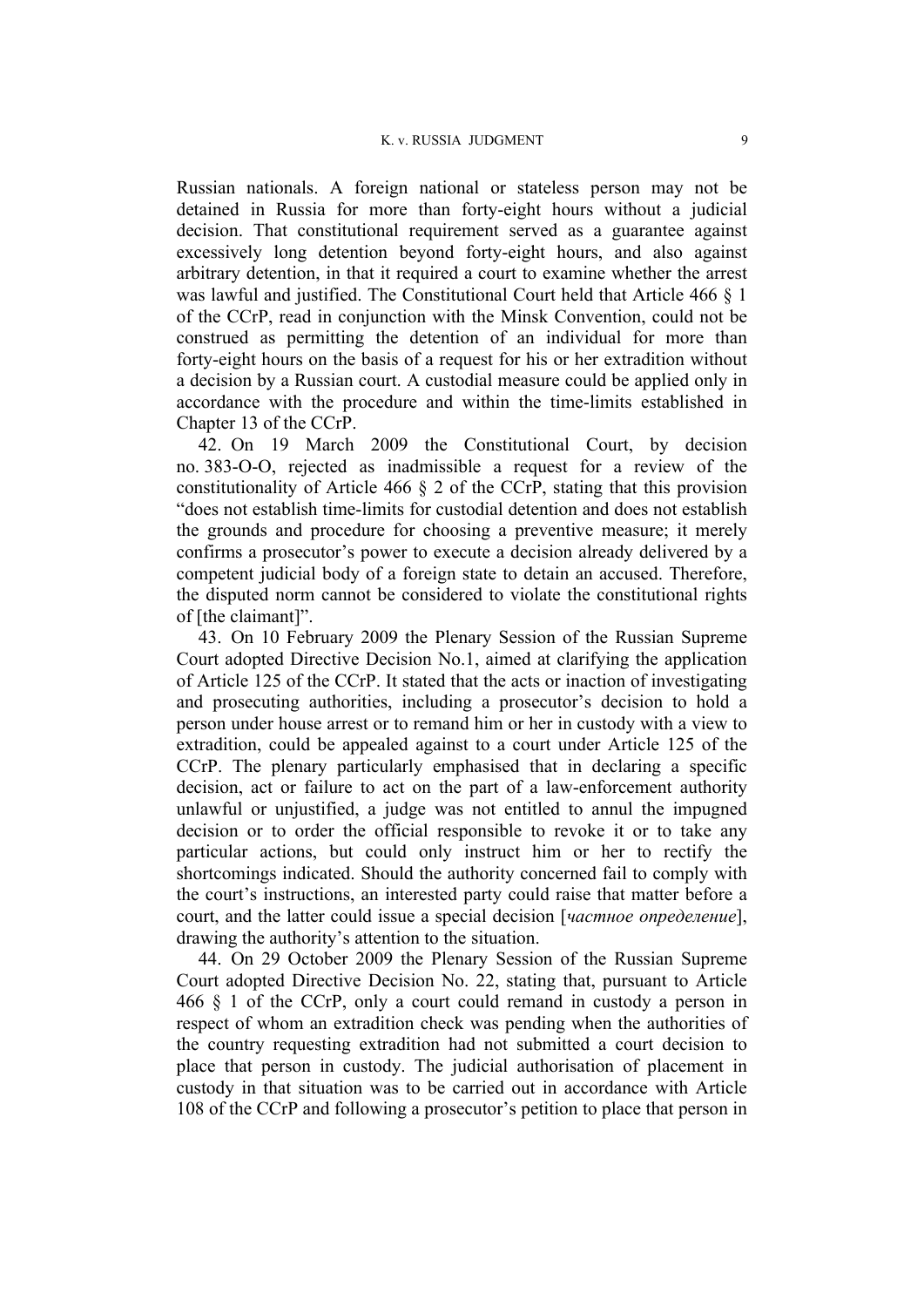custody. In deciding to remand a person in custody, a court was to examine whether there were factual and legal grounds for applying the preventive measure. If the extradition request was accompanied by a detention order of a foreign court, a prosecutor was entitled to remand the person in custody without a Russian court's authorisation (Article 466 § 2 of the CCrP) for a period not exceeding two months, and the prosecutor's decision could be challenged in the courts under Article 125 of the CCrP. In extending a person's detention with a view to extradition, a court should apply Article 109 of the CCrP.

45. In a recent ruling, no. 11 of 14 June 2012, the Plenary Session of the Russian Supreme Court held that a person whose extradition was sought may be detained before the receipt of an extradition request only in cases specified in international treaties to which Russia was a party, such as Article 61 of the Minsk Convention. Detention under those circumstances should be ordered and extended by a Russian court in accordance with the procedure, and within the time-limits, established by Articles 108 and 109 of the CCrP. The detention order should mention the term for which the detention or extension had been ordered and the date of its expiry. If the request for extradition was not received within a month – or forty days if the requesting country was a party to the Minsk Convention – the person whose extradition was sought should be released immediately.

#### **B. International reports on Belarus**

<span id="page-11-0"></span>46. For relevant reports reviewing the situation in Belarus, see *Puzan v. Ukraine* (no. 51243/08, §§ 20-24, 18 February 2010) and *Kozhayev v. Russia* (no. 60045/10, §§ 55-60, 5 June 2012).

## THE LAW

## I. ALLEGED VIOLATION OF ARTICLES 3 AND 13 OF THE **CONVENTION**

47. The applicant complained that, if extradited to Belarus, he risked being subjected to ill-treatment in breach of Article 3 of the Convention, and that he had been deprived of effective remedies in respect of his grievances. Articles 3 and 13 provide:

## **Article 3**

"No one shall be subjected to torture or to inhuman or degrading treatment or punishment."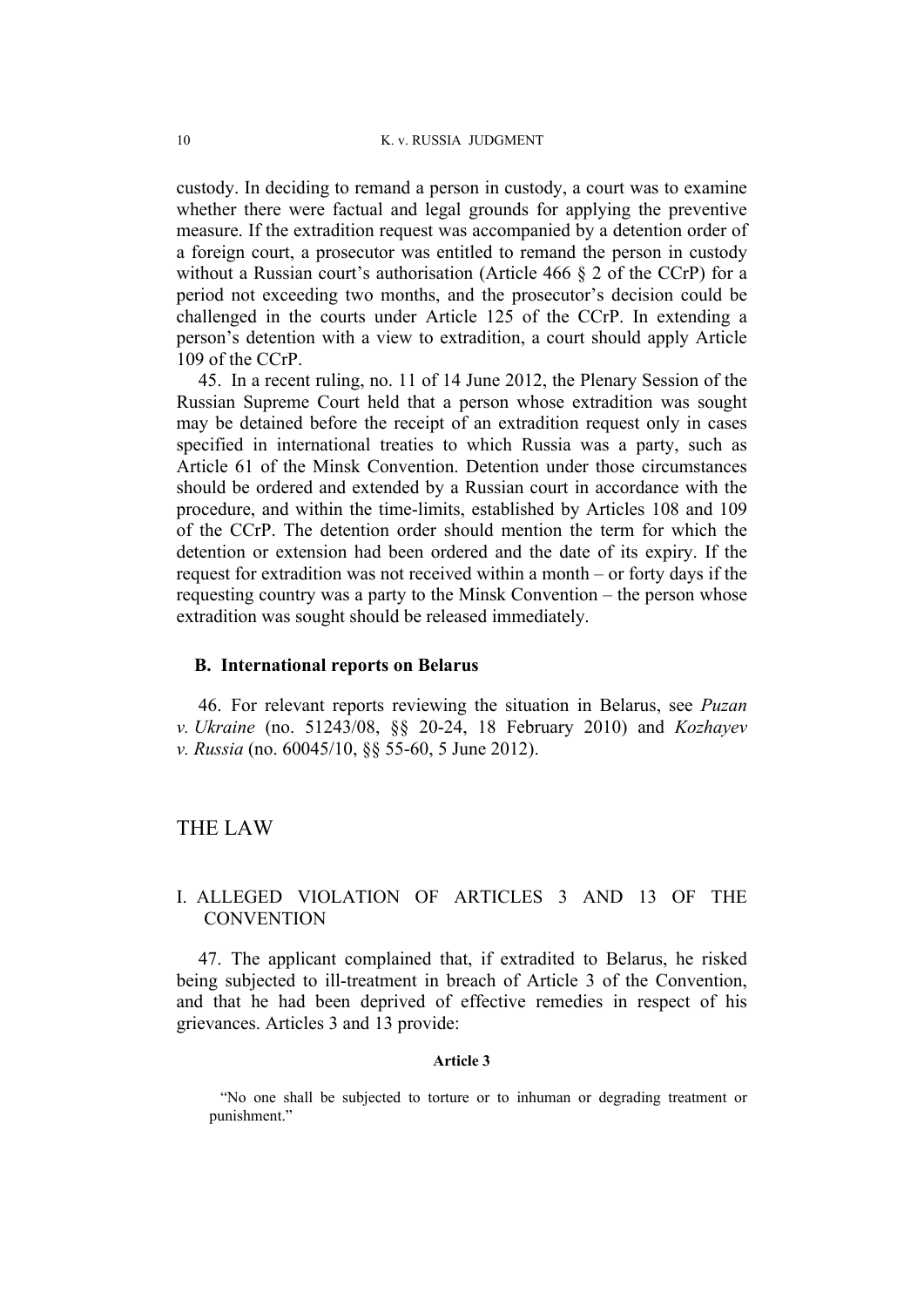#### **Article 13**

"Everyone whose rights and freedoms as set forth in [the] Convention are violated shall have an effective remedy before a national authority notwithstanding that the violation has been committed by persons acting in an official capacity."

## **A. Submissions by the parties**

<span id="page-12-1"></span>48. The Government argued that the applicant had failed to substantiate his allegation that he risked ill-treatment if extradited. Belarus is a party to a number of international agreements on human rights, and its own legislation, including its Constitution and Code of Criminal Procedure, prohibits torture. In approving the decision to extradite the applicant, the Russian courts took into account the assurances provided by the Belarusian authorities. Among other things, the authorities guaranteed that the applicant's criminal prosecution had not been politically motivated; that he would not be subjected to torture; and that he would only be tried for those criminal offences in respect of which the Russian authorities had authorised his extradition. The Government also noted that in their experience of cooperating with the Belarusian authorities in extradition matters, they had never been faced with a failure on the authorities' part to comply with their assurances.

49. The Government further submitted that the domestic authorities had carefully examined the applicant's allegations of risk of ill-treatment in the extradition proceedings at both the pre-trial and the trial stages. Relying on a certificate issued by the Russian Federal Security Service, they also stressed that there was no information that the applicant could have been the subject of political persecution in Belarus. The Government concluded that he had been afforded effective remedies in respect of his grievance under Article 3.

<span id="page-12-0"></span>50. Relying on the Court's judgments in which reports of various international NGOs on the situation in Belarus were cited (see, in particular, *Koktysh v. Ukraine*, no. 43707/07, 10 December 2009 and *Kamyshev v. Ukraine*, no. 3990/06, 20 May 2010), the applicant submitted that the human-rights situation in Belarus was worrying, the torture of detainees was not exceptional and that conditions in Belarusian detention facilities were inadequate. He further stressed that the reopening of the criminal proceedings against him in an attempt to link him with the crimes allegedly committed in 2000 and 2001 was an act of pure political persecution. He insisted that the statutory time-limit in respect of those crimes had expired in February 2011. He argued that the Belarusian authorities were attempting to punish him for his political views and his participation in peaceful demonstrations organised by the opposition party. He alleged that he had been arrested on a number of occasions by the Belarusian police and had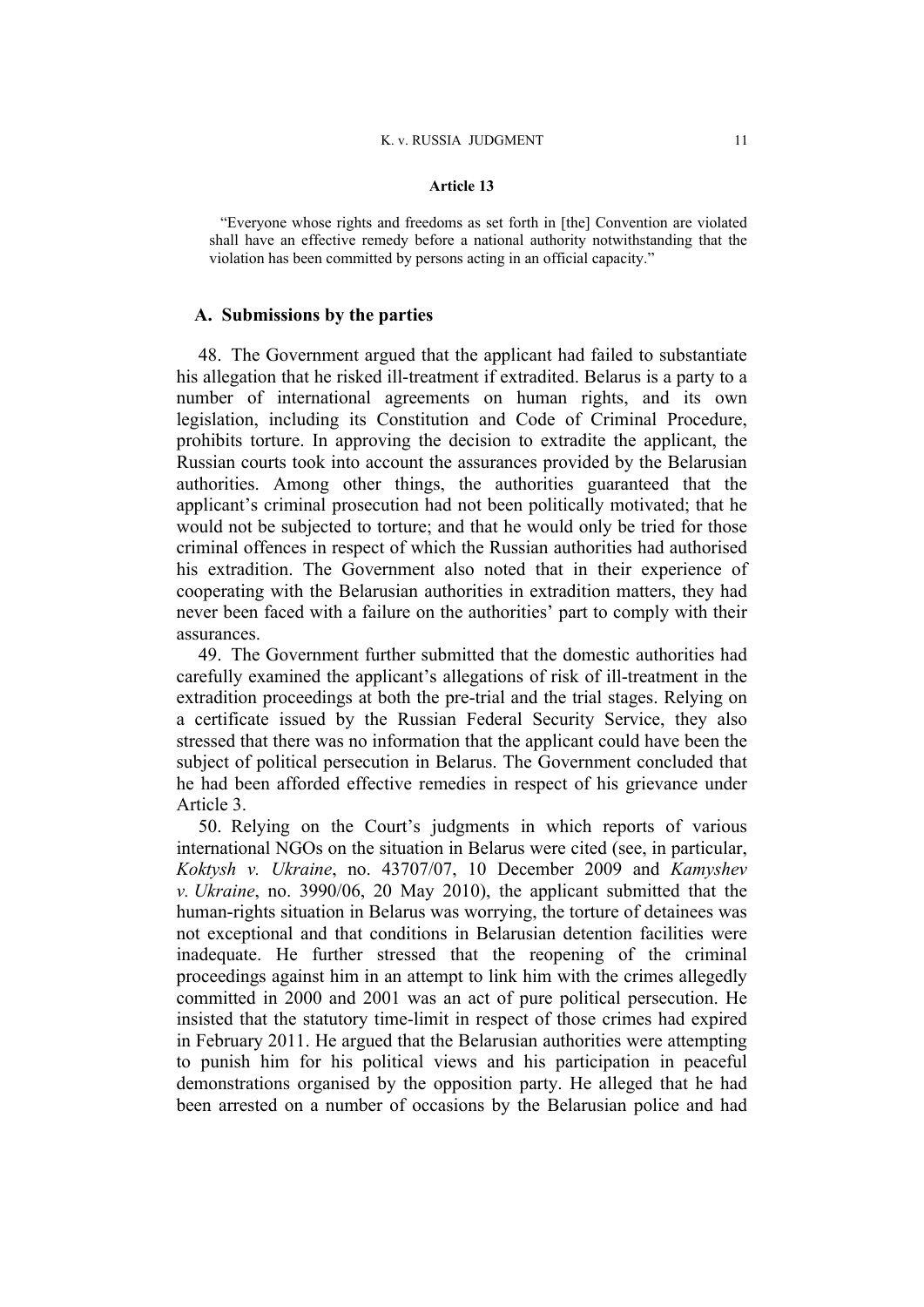been forced to remain for hours on his knees on the stone floor of a police station. The applicant also pointed out that on 14 May 2012 the FMS had decided to grant him temporary asylum. In his view, that decision amounted to an inadvertent acknowledgement by the Russian authorities that there was a serious risk of his being subjected to torture if extradited to Belarus.

51. Lastly, the applicant considered that effective remedies had not been available to him in respect of his grievance under Article 3 because the Russian courts had failed to properly assess the risk that he would be subjected to torture, and had instead heavily relied on the assurances provided by the requesting country without checking whether they were reliable.

## **B. The Court's assessment**

#### *1. Admissibility*

52. The Court observes that the extradition order in respect of the applicant remains in force and hence it considers that he can still be regarded as running a risk of extradition in view of the criminal proceedings pending against him in Belarus. It also notes that on 14 May 2012 the applicant was granted temporary asylum in Russia for a year (see paragraph [28](#page-7-0) above). At the same time, the Court notes that the parties did not allege that that measure affected the applicant's victim status, since the extradition order, which is at the heart of his complaint, remains enforceable. It therefore considers that the applicant has not lost his victim status in respect of the alleged violation of Article 3 of the Convention.

53. The Court further notes that the complaints under Articles 3 and 13 are not manifestly ill-founded within the meaning of Article 35 § 3 (a) of the Convention. It further notes that they are not inadmissible on any other grounds. They must therefore be declared admissible.

#### *2. Merits*

#### **(a) Article 3**

#### *(i) General principles*

54. The Court reiterates that extradition by a Contracting State may give rise to an issue under Article 3, and hence engage the responsibility of that State under the Convention, where substantial grounds have been shown for believing that the person in question would, if extradited, face a real risk of being subjected to treatment contrary to Article 3 of the Convention in the requesting country. The establishment of that responsibility inevitably involves an assessment of the situation in the requesting country against the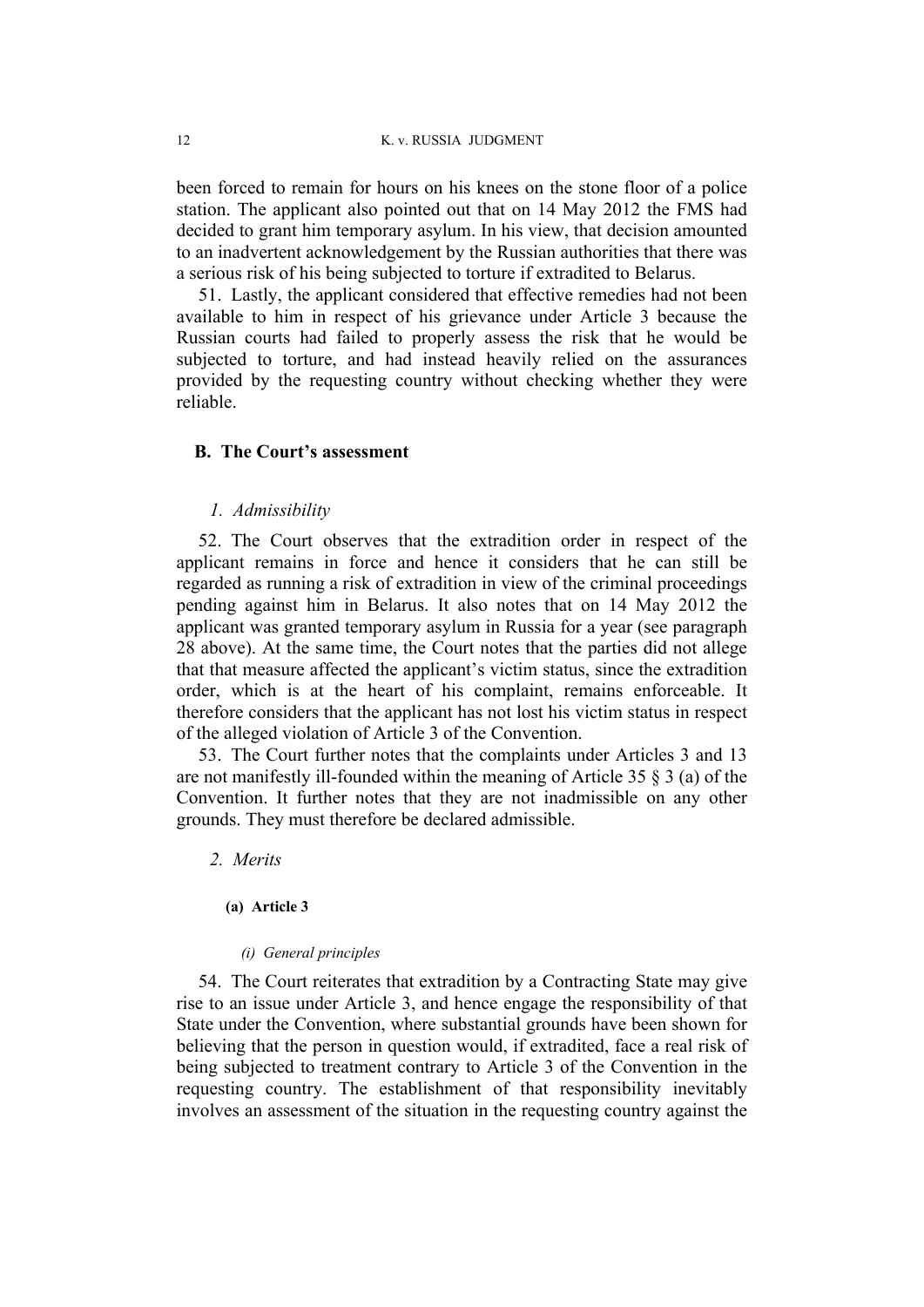standards of Article 3 of the Convention. Nonetheless, there is no question of adjudicating on or establishing the responsibility of the requesting country, whether under general international law, the Convention or otherwise. In so far as any responsibility under the Convention is or may be incurred, it is responsibility incurred by the extraditing Contracting State by reason of its having taken action which has, as a direct consequence, the exposure of an individual to proscribed ill-treatment (see *Mamatkulov and Askarov v. Turkey* [GC], nos. 46827/99 and 46951/99, § 67, ECHR 2005-I, and *Soering v. the United Kingdom*, 7 July 1989, § 91, Series A no. 161).

55. In determining whether it has been shown that the applicant runs a real risk, if extradited, of suffering treatment proscribed by Article 3, the Court will assess the issue in the light of all the material placed before it or, if necessary, material obtained *proprio motu* (see *Saadi v. Italy* [GC], no. 37201/06, § 128, ECHR 2008). Since the nature of the Contracting States' responsibility under Article 3 in cases of this kind lies in the act of exposing an individual to the risk of ill-treatment, the existence of the risk must be assessed primarily with reference to those facts which were known or ought to have been known to the Contracting State at the time of the extradition (see *Cruz Varas and Others v. Sweden*, 20 March 1991, §§ 75-76, Series A no. 201, and *Vilvarajah and Others v. the United Kingdom*, 30 October 1991, § 107, Series A no. 215). However, if the applicant has not been extradited or deported when the Court examines the case, the relevant time will be that of the proceedings before the Court (see *Chahal v. the United Kingdom*, 15 November 1996, §§ 85-86, Reports  $1996-V$ ).

56. In order to determine whether there is a risk of ill-treatment, the Court must examine the foreseeable consequences of the applicant being extradited to the requesting country, bearing in mind the general situation there and the applicant's personal circumstances (see *Vilvarajah and Others*, cited above, § 108 *in fine*). It is, in principle, for the applicant to adduce evidence capable of proving that there are substantial grounds for believing that, if the measure complained of were to be implemented, he or she would be exposed to a real risk of being subjected to treatment contrary to Article 3 (see *N. v. Finland*, no. 38885/02, § 167, 26 July 2005). Where such evidence is adduced, it is for the Government to dispel any doubts about it (see *Ryabikin v. Russia*, no. 8320/04, § 112, 19 June 2008).

57. As regards the general situation in a particular country, the Court considers that it can attach a certain weight to the information contained in recent reports from independent international human-rights protection bodies and organisations, or governmental sources (see, for example, *Müslim v. Turkey*, no. 53566/99, § 67, 26 April 2005, and *Al Moayad v. Germany* (dec.), no. 35865/03, §§ 65-66, 20 February 2007).

58. At the same time, the mere possibility of ill-treatment on account of an unsettled situation in the country of destination does not in itself give rise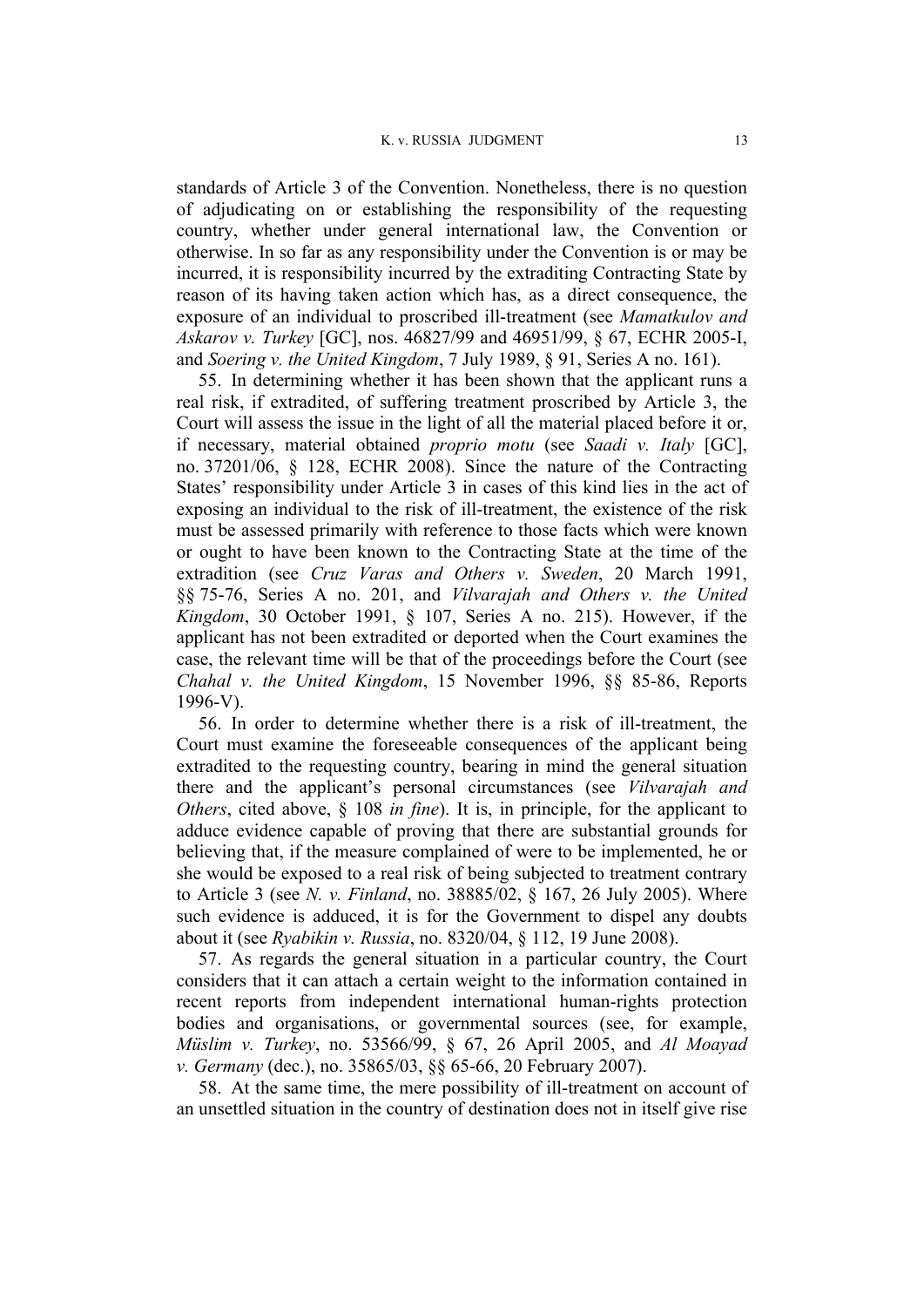to a breach of Article 3 (see *Vilvarajah and Others*, cited above, § 111, and *Katani and Others v. Germany* (dec.), no. 67679/01, 31 May 2001). Where the sources available to the Court describe a general situation, an applicant's specific allegations in a particular case require corroboration by other evidence (see *Mamatkulov and Askarov*, cited above, § 73).

59. In accordance with Article 19 of the Convention, the Court's duty is to ensure the observance of the commitments undertaken by the Contracting Parties to the Convention. With reference to extradition or deportation, the Court reiterates that in cases where an applicant provides reasoned grounds which cast doubt on the accuracy of the information relied on by the respondent Government, the Court must be satisfied that the assessment made by the authorities of the Contracting State is adequate and sufficiently supported by domestic materials, as well as by materials originating from other reliable sources (see *Salah Sheekh v. the Netherlands*, no. 1948/04, § 136, 11 January 2007).

60. In assessing such material, consideration must be given to its source, in particular its independence, reliability and objectivity. In respect of reports, the authority and reputation of the author, the seriousness of the investigations by means of which they were compiled, the consistency of their conclusions and their corroboration by other sources are all relevant considerations (see *Saadi*, cited above, § 143). Consideration must also be given to the presence and reporting capacities of the author of the material in the country in question. In this respect, the Court observes that States (whether the respondent State in a particular case or any other Contracting or non-Contracting State), through their diplomatic missions and their ability to gather information, will often be able to provide material that may be highly relevant to the Court's assessment of the case before it. It finds that the same consideration must apply, *a fortiori*, in respect of agencies of the United Nations, particularly given their direct access to the authorities of the country of destination, as well as their ability to carry out on-site inspections and assessments in a manner which States and nongovernmental organisations may not be able to do (see *NA. v. the United Kingdom*, no. 25904/07, § 121, 17 July 2008).

61. While the Court accepts that many reports are, by their very nature, general assessments, greater importance must necessarily be attached to reports that consider the human-rights situation in the country of destination and directly address the grounds for the alleged real risk of ill-treatment in the case before the Court. Ultimately, the Court's own assessment of the human-rights situation in a country of destination is carried out only to determine whether there would be a violation of Article 3 if the applicant in the case before it were to be extradited to that country. Thus, the weight to be attached to independent assessments must inevitably depend on the extent to which those assessments are couched in terms similar to Article 3 (ibid., § 122).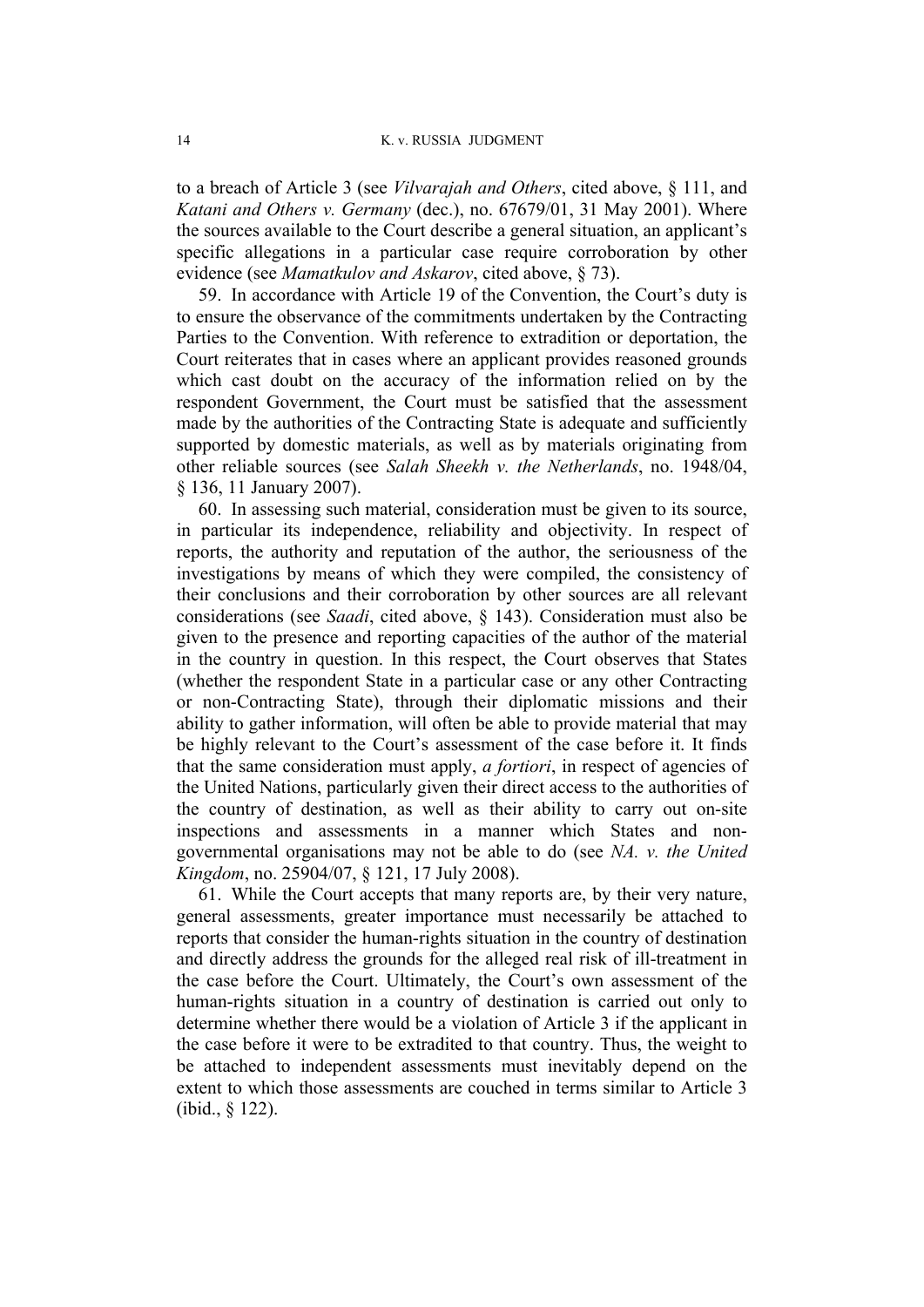#### *(ii) Application of these principles to the present case*

62. Turning to the circumstances of the present case, the Court will now examine whether the foreseeable consequences of the applicant's extradition are such as to bring Article 3 into play. Bearing in mind that the applicant has not yet been extradited to Belarus, owing to the indication by the Court of an interim measure under Rule 39 of the Rules of Court, the material date for its assessment of the risk is accordingly that of the Court's consideration of the case.

63. It is noted that the majority of the reports relied upon by the applicant are not recent and concern, in particular, the situation in Belarus in the context of the 2010 presidential elections (see paragraph [50](#page-12-0) above). At the same time, the Court also notes that a number of more recent international reports express serious concerns as to the human-rights situation in that country (see paragraph [46](#page-11-0) above).

64. The Court observes at the outset that the domestic authorities and the Government dismissed the alleged risk of ill-treatment and relied on the assurances provided by the Belarusian authorities that the applicant would not be prosecuted for offences other than those indicated in the extradition request and would not be subjected to torture, ill-treatment or political persecution (see paragraphs [18,](#page-5-0) 20, [21](#page-5-1) and [48](#page-12-1) above). In this respect, the Court reiterates that diplomatic assurances are not in themselves sufficient to ensure adequate protection against the risk of ill-treatment, and there is an obligation to examine whether they provide, in their practical application, a sufficient guarantee that the applicant will be protected against any such risk (see *Othman (Abu Qatada) v. the United Kingdom*, no. 8139/09, § 187, 17 January 2012).

65. In *Othman (Abu Qatada)* the Court put forward an extensive list of criteria to be used to assess the quality of the assurances in the particular circumstances of the case, including, among other things, assessment of whether they are couched in general or specific terms and whether the requesting State's compliance with them can be objectively checked through diplomatic or other monitoring mechanisms, for instance by providing the applicant with unfettered access to his or her lawyer (see ibid., § 189). In the present case the Court is inclined to consider that the assurances given by the Belarusian authorities were more of a general nature (compare, for example, *Klein v. Russia*, no. 24268/08, § 55, 1 April 2010). Moreover, the Government did not indicate whether there existed any specific mechanisms – either diplomatic or monitoring – by which compliance with those assurances could be objectively checked (see, by contrast, *Othman (Abu Qatada)*, cited above, §§ 199 and 203-04). Their vague reference to the fact that they had not encountered any problems in their previous cooperation with the Belarusian authorities in similar matters (see paragraph [48](#page-12-1) above) is not sufficient for the Court to dispel doubts about those assurances. In sum, the Court is not ready to give any particular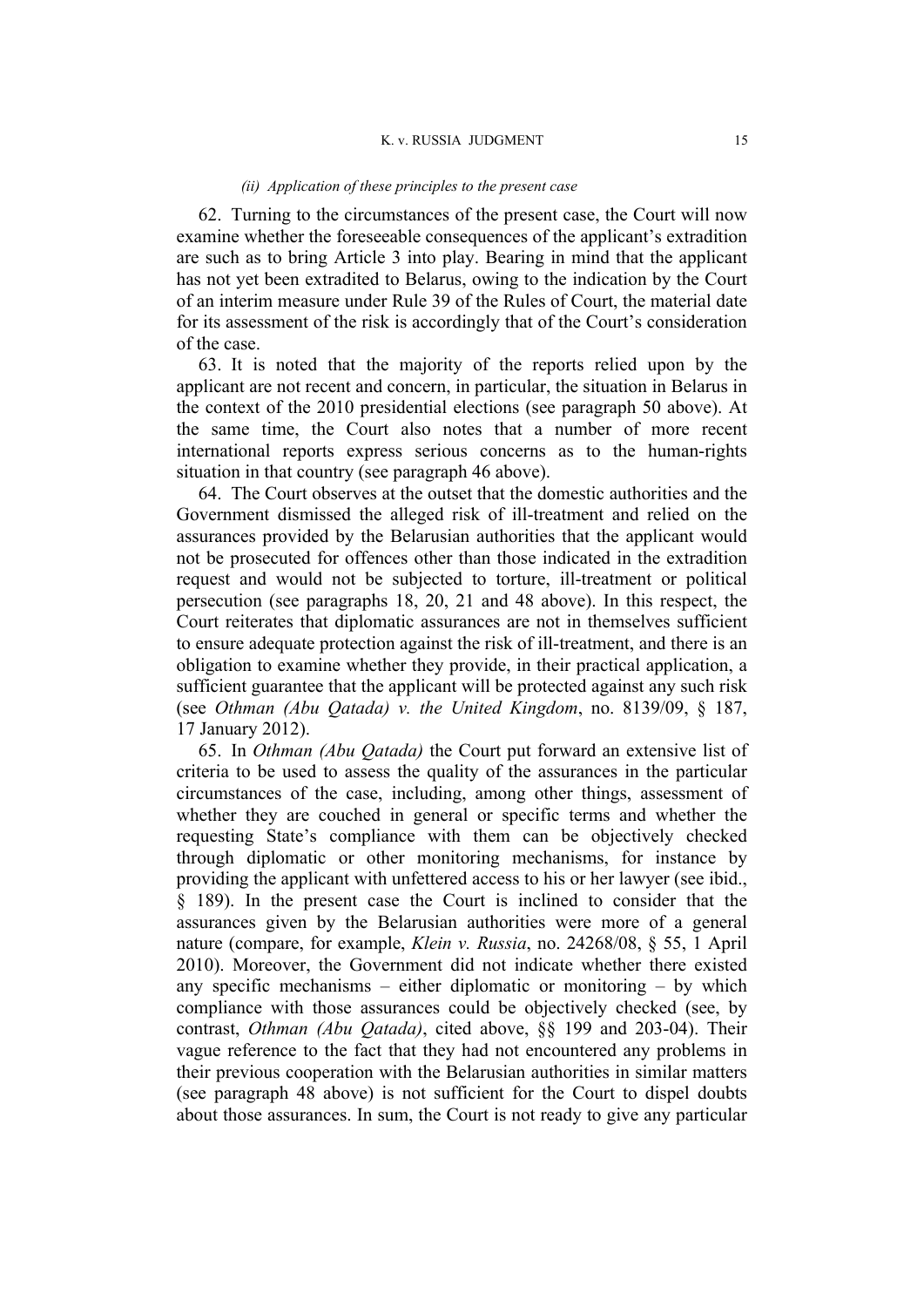weight to those statements in the present case (see *Kozhayev v. Russia*, no. 60045/10, § 84, 5 June 2012).

66. As the Court has stated above, reference to a general problem concerning human-rights observance in a particular country cannot alone serve as a basis for refusal of extradition. It will now turn to examining the applicant's specific allegations to ascertain whether he has adduced evidence capable of proving that there are substantial grounds for believing that, if extradited, he would be exposed to a real risk of treatment contrary to Article 3.

67. The thrust of the applicant's submissions in this respect is that, given his previous involvement with members of the opposition parties, his participation in rallies and demonstrations organised by the opposition and his membership of the Belarus Social Democratic Party, he was likely to be a victim of political persecution, which would inevitably lead to his being tortured if he were returned to Belarus. In support of his allegations that he risked ill-treatment, the applicant described his previous encounters with the police prior to his move to Russia. He insisted that the reopening of the criminal proceedings against him, despite the fact that the statutory timelimit had already expired in February 2011, was a politically motivated act by the Belarusian authorities.

68. Having regard to the decisions of the Russian courts in the course of the extradition proceedings, as well as the materials before it, the Court considers that the applicant's statement concerning his being a victim of political persecution in Belarus lacks substantiation. The Court observes that the applicant is wanted by the Belarusian authorities on charges of aggravated kidnapping, robbery and extortion, which, although grave, are ordinary criminal offences. The decisions by the Belarusian authorities describing the circumstances of the crimes and outlining the suspicions against the applicant are detailed and well-reasoned. Further, there is no reason to doubt the Russian courts' conclusion that the statutory time-limit for prosecuting the offences in question had not expired.

69. In his submissions before the domestic authorities and the Court, the applicant relied on a copy of a "Free citizen certificate" allegedly attesting to his membership of the Belarus Social Democratic Party and consequently supporting his allegation that he risked ill-treatment. The Court, however, is not convinced by the authenticity or evidentiary value of that certificate, given that it had not been stamped or signed by an official authority of the party. The same doubts were expressed by the Russian courts. The Court's qualms are further strengthened by the following consideration: apart from a vague statement that he took part in the political activities of the opposition parties in Belarus from 1998 to 2000 and again in 2010, the applicant failed to provide any further information in that respect – such as details about his political activities, the dates and places of the opposition meetings, rallies and demonstrations, dates of his visits to Belarus to take part in the political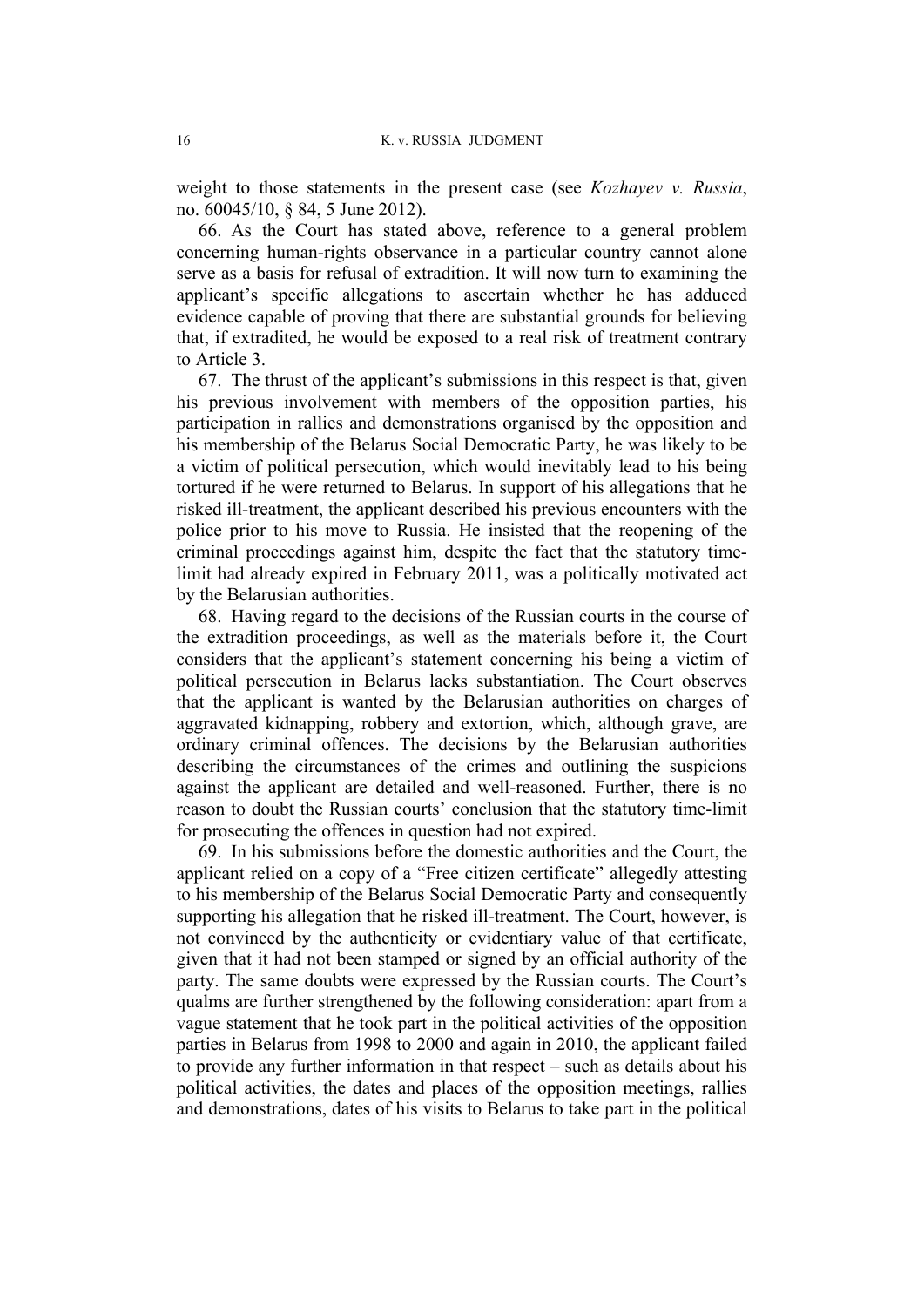life of the country, the nature of his alleged financial contribution, or any other relevant data to support his allegation that he was an active member of the opposition movement (see, by contrast, *Y.P. and L.P. v. France*, no. 32476/06, §§ 10-13, 2 September 2010). In the same vein, the applicant's submissions that he had already been a victim of ill-treatment on his previous encounters with the Belarusian police are uncorroborated. Once again he omitted to provide any description of the alleged events, except for the torture technique allegedly used on him by police officers. In the Court's view, the lack of such information strips the applicant's submissions of credence. This conclusion is not altered by the fact that on 14 May 2012 the Russian FMS granted the applicant temporary asylum status. The Court is not persuaded by the applicant's argument that the impugned decision can be regarded as indicative of a personal risk of being subjected to treatment in breach of Article 3 of the Convention. It interprets the decision of 14 May 2012 as no more than the Russian authorities' attempt to provide the applicant with a lawful basis on which to continue residing in Russia while the proceedings before the Court were pending.

70. Furthermore, the Court does not lose sight of the fact that the applicant did not argue that his conviction in 2001, information about which was provided by the Russian Government, had had any connection to his alleged political activities or had involved any circumstances that substantiated a serious risk of ill-treatment or unfair trial in the future (see, for similar reasoning, *Kozhayev*, cited above, § 90). In this respect, the Court also cannot overlook important discrepancies in the applicant's statements concerning the date of his move to Russia. In particular, the applicant stated that he had moved with his family to Russia in 2000, whereas the official records issued by the Belarusian authorities – and the applicant did not comment on their veracity – show that he was convicted in Belarus in September 2001 and was relieved of the sentence only on 16 August 2002 following an Amnesty Act.

71. The Court also notes that there is no evidence that members of the applicant's family were previously persecuted or ill-treated in Belarus. No inferences, beyond mere speculation, should be made in the present case from the alleged delay in bringing proceedings against the applicant in relation to the criminal offences committed in 2000 and 2001 (ibid., § 91).

72. Lastly, the applicant's allegation that any criminal suspect detained in Belarus ran a risk of ill-treatment is too general. Having examined the available material and the parties' submissions, the Court considers that it has not been substantiated that the human-rights situation in Belarus is such as to call for a total ban on extradition to that country, for instance on account of a risk that detainees will be ill-treated (see, for a similar approach, *Bordovskiy v. Russia* (dec.), no. 49491/99, 11 May 2004; and, more recently, *Puzan*, § 34; *Kamyshev*, § 44, both cited above; and *Galeyev v. Russia*, no. 19316/09, § 55, 3 June 2010).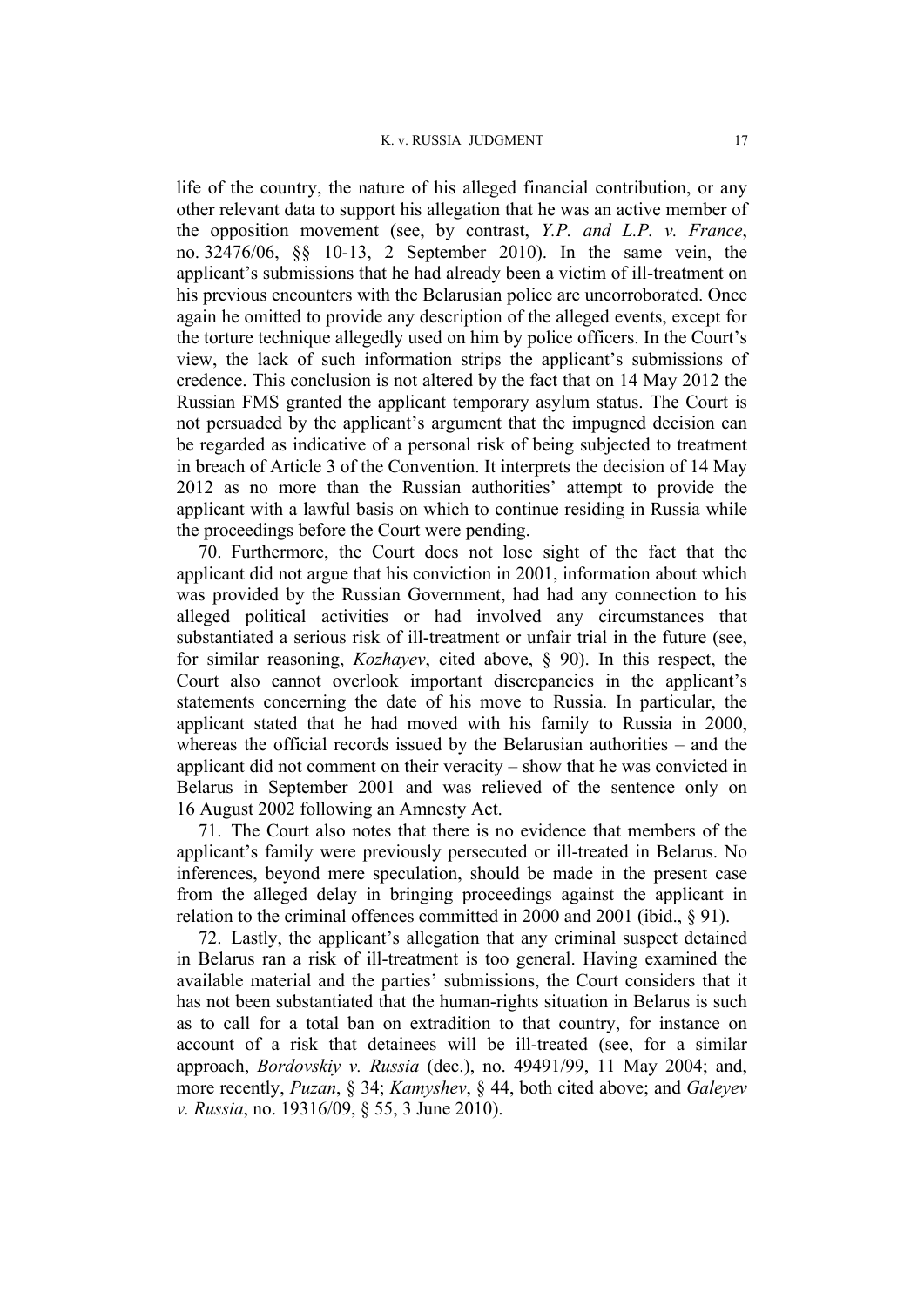73. In view of the above-mentioned considerations, the Court is unable to conclude that the applicant has raised any individual circumstances that substantiate his fears of torture or ill-treatment, or that substantial grounds have been shown for believing that he would, if extradited, face a real risk of being subjected to treatment contrary to Article 3 in the requesting country. Accordingly, it concludes that the applicant's extradition to Belarus would not be in breach of Article 3 of the Convention.

#### **(b) Article 13 of the Convention**

74. In view of the foregoing, the Court does not find it necessary to deal separately with the applicant's complaint under Article 13 of the Convention, which essentially contains the same arguments as those that it has already examined under Article 3 of the Convention.

## II. ALLEGED VIOLATION OF ARTICLE 5 § 1 OF THE CONVENTION

75. The applicant complained that his detention from 16 May 2011 to 16 May 2012 pending extradition had been unlawful. He relied on Article 5 § 1 of the Convention, the relevant parts of which read as follows:

"1. Everyone has the right to liberty and security of person. No one shall be deprived of his liberty save in the following cases and in accordance with a procedure prescribed by law: ...

(f) the lawful arrest or detention of a person to prevent his effecting an unauthorised entry into the country or of a person against whom action is being taken with a view to deportation or extradition."

## **A. Submissions by the parties**

76. The Government insisted that the entire period of the applicant's detention pending extradition had been lawful, and that the domestic provisions governing detention pending extradition were sufficiently accessible and clear. The applicant's detention had been based on detention orders issued by the competent courts. The Government also submitted that, pursuant to the decisions of the Constitutional Court and the Supreme Court of Russia, the provisions of Chapter 13 of the CCrP were fully applicable to persons detained with a view to extradition under Article 466 of the CCrP. The applicant's placement in custody had been ordered and repeatedly extended in accordance with the provisions of Chapter 13 of the CCrP. The domestic courts had referred to those provisions in their decisions. Upon the expiry of the authorised detention term, which had not exceeded the maximum period of eighteen months authorised by Russian law, the applicant had been released. Hence, the applicable legislation had enabled him to estimate the length of his detention.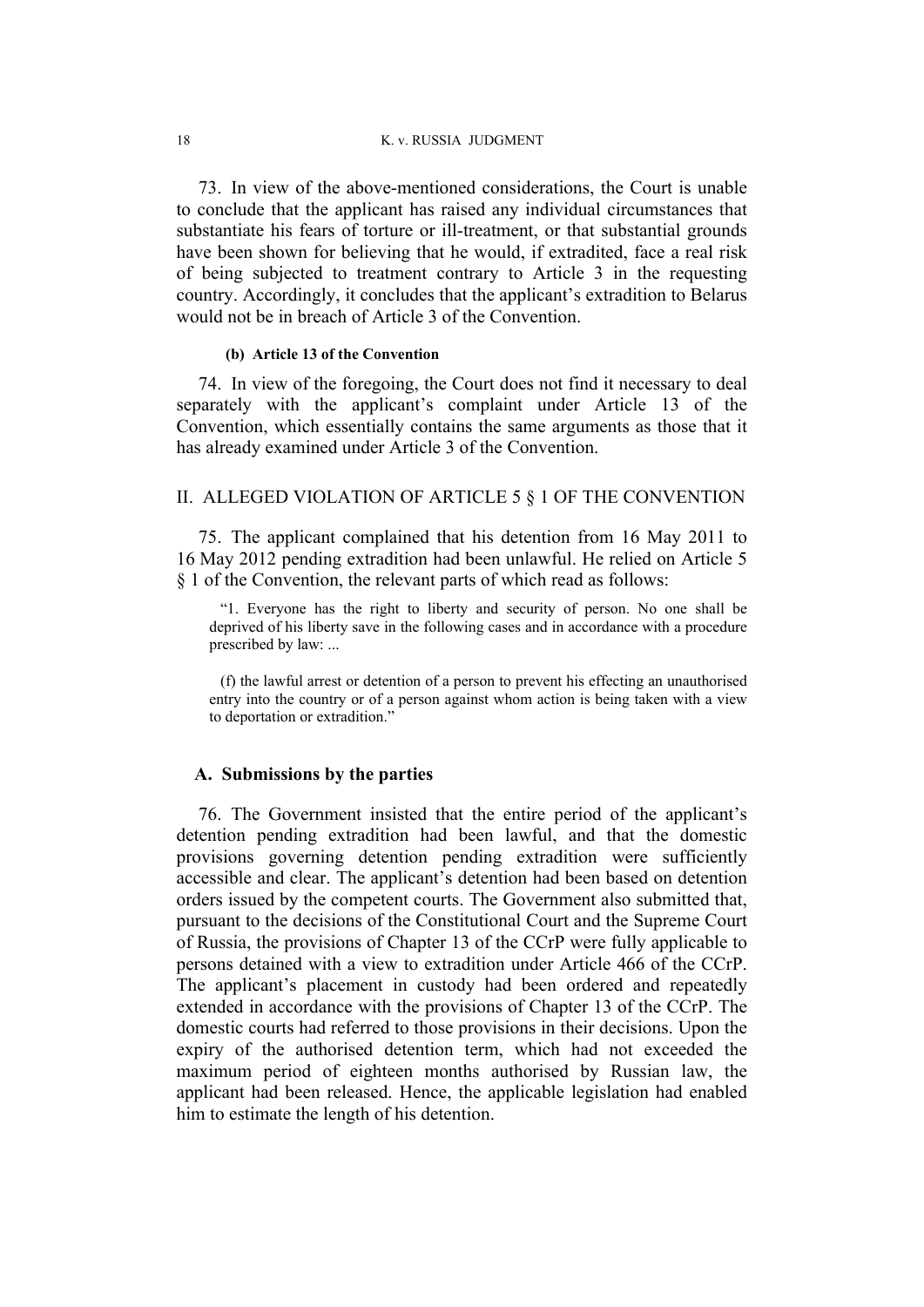77. The Government further argued that the applicant had had the opportunity to challenge the lawfulness of his detention in the Russian courts. The fact that the higher courts had not ruled in his favour did not mean that the procedure had been ineffective. The domestic authorities had conducted the extradition proceedings with due diligence and the applicant's detention pending extradition had not been excessively long.

78. The applicant argued that the domestic legal provisions regulating his detention had been unclear and the length of his detention unforeseeable. He submitted that his detention had been unnecessary and could have been changed to a less coercive measure. It had gone beyond what was envisaged by the national law. Given his strong family ties to Russia, with his family residing there, the applicant had no intention of absconding. He also stressed that prior to authorising his detention, the Russian courts should first have thoroughly studied the human-rights situation in Belarus. However, they failed to analyse his particular circumstances in relation to the situation in Belarus and immediately authorised his detention, without balancing his right to liberty against their inter-State obligations.

## **B. The Court's assessment**

#### *1. Admissibility*

79. The Court considers that this complaint is not manifestly ill-founded within the meaning of Article 35  $\frac{8}{3}$  (a) of the Convention. It further notes that it is not inadmissible on any other grounds. It must therefore be declared admissible.

## *2. Merits*

#### **(a) General principles**

80. The Court notes that it is common ground between the parties that the applicant was detained with a view to his extradition from Russia to Belarus. Article 5  $\S$  1 (f) of the Convention is thus applicable in the instant case. This provision does not require the detention of a person against whom action is being taken with a view to extradition to be reasonably considered necessary, for example to prevent his committing an offence or absconding. In this connection, Article 5  $\S$  1 (f) provides a different level of protection from Article 5  $\S$  1 (c): all that is required under sub-paragraph (f) is that "action is being taken with a view to deportation or extradition". It is therefore immaterial, for the purposes of Article 5  $\S$  1 (f), whether the underlying decision to expel can be justified under national or Convention law (see *Čonka v. Belgium*, no. 51564/99, § 38, ECHR 2002-I, and *Chahal*, cited above, § 112).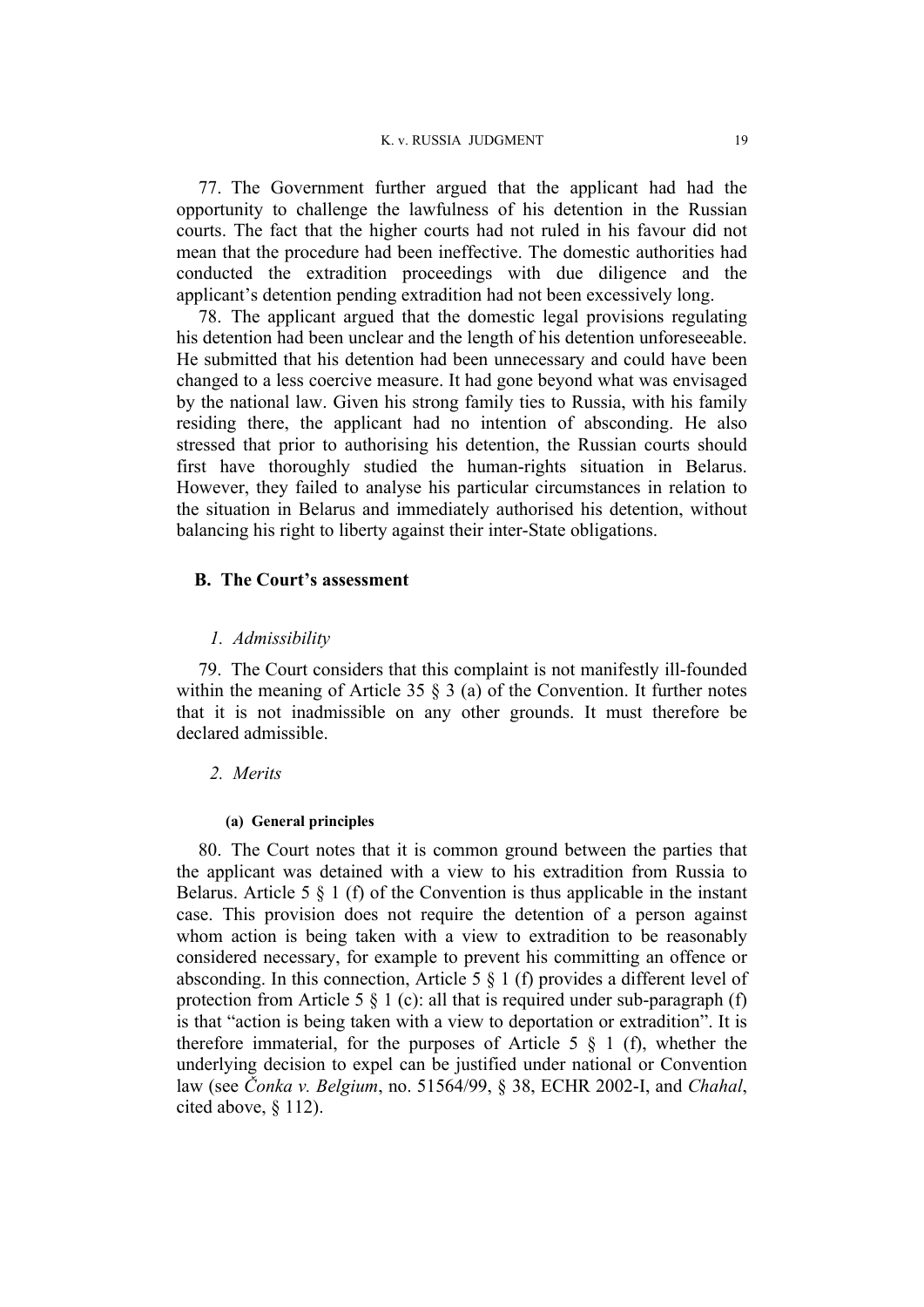81. The Court reiterates, however, that it falls to it to examine whether the applicant's detention was "lawful" for the purposes of Article 5  $\S$  1 (f), with particular reference to the safeguards provided by the national system. Where the "lawfulness" of detention is at issue, including the question whether "a procedure prescribed by law" has been followed, the Convention refers essentially to national law and lays down the obligation to conform to the substantive and procedural rules of national law. However, it requires in addition that any deprivation of liberty should be in keeping with the purpose of Article 5, which is to protect the individual from arbitrariness (see *Amuur v. France*, 25 June 1996, § 50, Reports 1996-III, and *Nasrulloyev v. Russia*, no. 656/06, § 70, 11 October 2007).

82. The Court must therefore ascertain whether the domestic law itself is in conformity with the Convention, including the general principles expressed or implied therein. On this last point, the Court emphasises that where deprivation of liberty is concerned, it is particularly important that the general principle of legal certainty be satisfied. In laying down that any deprivation of liberty must be effected "in accordance with a procedure prescribed by law", Article 5 § 1 does not merely refer back to domestic law; like the expressions "in accordance with the law" and "prescribed by law" in the second paragraphs of Articles 8 to 11, it also relates to the "quality of the law", requiring it to be compatible with the rule of law, a concept inherent in all the Articles of the Convention. "Quality of the law" in this sense implies that where a national law authorises deprivation of liberty, it must be sufficiently accessible, precise and foreseeable in its application, in order to avoid all risk of arbitrariness (see *Nasrulloyev*, cited above, § 71, 11 October 2007, with further references).

83. Lastly, the Court reiterates that deprivation of liberty under Article 5 § 1 (f) will be acceptable only for as long as extradition proceedings are in progress. If such proceedings are not conducted with due diligence, the detention will cease to be permissible under Article 5 § 1 (f) (see *Saadi v. the United Kingdom* [GC], no. 13229/03, §§ 72-74, ECHR 2008).

### **(b) Application of these principles to the present case**

#### *(i) Lawfulness of the applicant's detention*

84. Before dealing with the applicant's specific arguments in the present case, the Court observes that unlike in some previous Russian cases concerning detention with a view to extradition (see, among many others, *Dzhurayev v. Russia*, no. 38124/07, § 68, 17 December 2009), the applicant's detention was authorised by a Russian court rather than a foreign court or a non-judicial authority (see paragraph [17](#page-4-0) above). The Court further points out that the applicant's detention was regularly extended by a competent court, in compliance with the time-limits set in Article 109 of the Russian Code of Criminal Procedure, which was applicable in the context of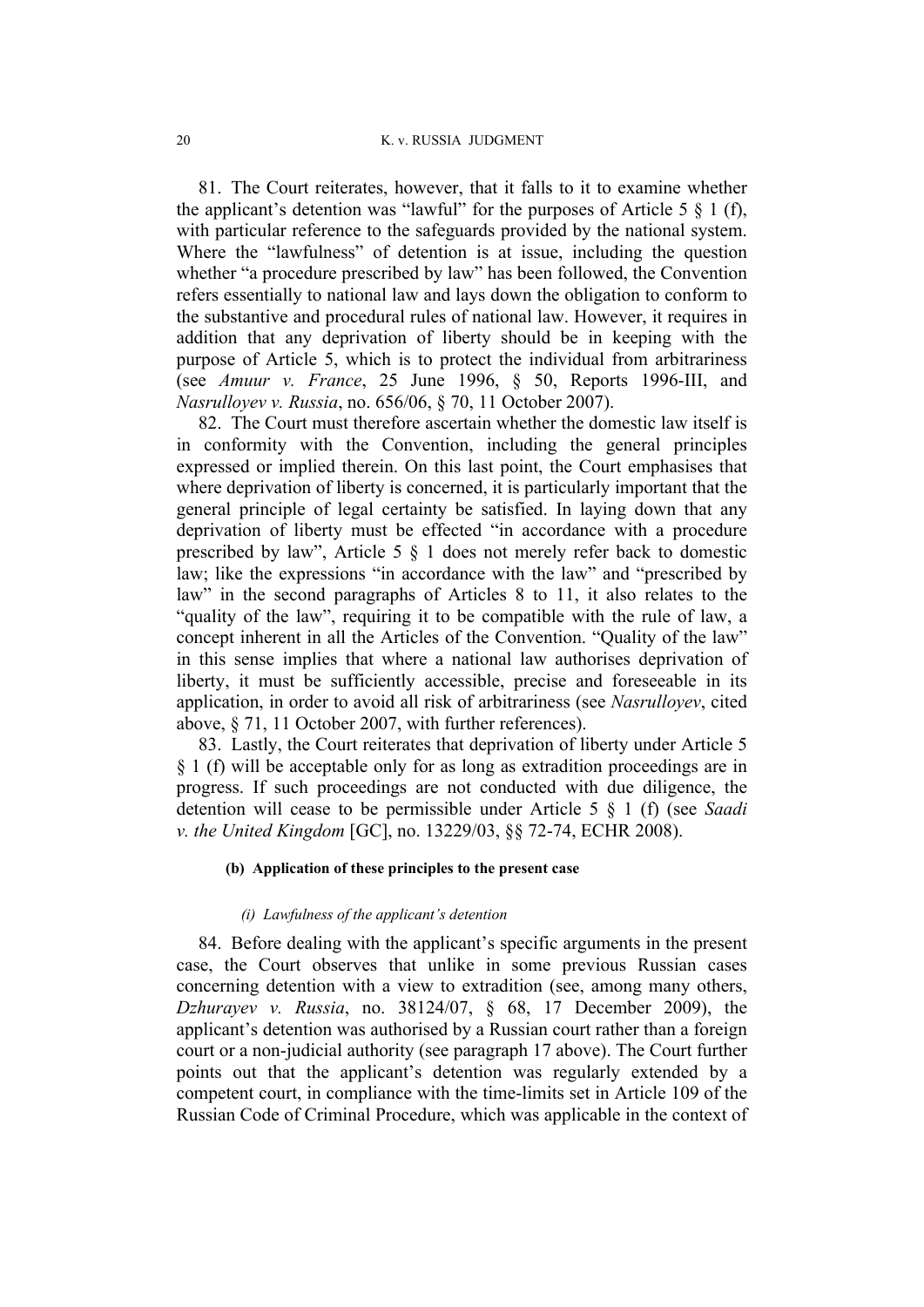detention in extradition cases following the 2009 Supreme Court Directive Decision no. 22 (see paragraph [44](#page-10-0) above). The offences with which the applicant was charged in Belarus were regarded as "serious" offences under Russian law, on which basis his detention was extended to twelve months, in accordance with Article 109 § 3 of the CCrP (see paragraph [35](#page-8-0) above) and after the expiry of that term he was released (see paragraph [25](#page-6-0) above). The lawfulness of such detention was reviewed and confirmed by the appeal court on several occasions.

85. In so far as the applicant complained that there were deficiencies in the review of the detention by the appellate court, the Court will examine those complaints under Article 5 § 4 below.

86. The Court further considers that the applicant failed to put forward, either before it or before the domestic courts, any serious arguments prompting it to consider that his detention during the entire period was in breach of Article 5 § 1 of the Convention. Nor does it find that the domestic courts acted in bad faith, that they neglected to apply the relevant legislation correctly, or that the applicant's detention was otherwise unlawful or arbitrary (see *Kozhayev v. Russia*, cited above, §§ 107-08; *Khodzhamberdiyev v. Russia*, no. 64809/10, § 94, 5 June 2012; *Shakurov*, cited above, § 160; and *Rustamov v. Russia*, no. 11209/10, § 154, 3 July 2012).

<span id="page-22-0"></span>87. There has therefore been no violation of Article 5 § 1 of the Convention as regards the lawfulness of the applicant's detention.

#### *(ii) Alleged lack of due diligence by the authorities in the conduct of the extradition proceedings*

88. The Court reiterates that the period complained of lasted twelve months. It started on 16 May 2011, when the applicant was placed in custody with a view to extradition, and ended on 16 May 2012, when he was released. For the reasons presented below, the Court does not consider this period to be excessive.

89. The Court observes first of all that between 16 May and 14 November 2011, when the applicant's appeal against the extradition order was rejected by the Supreme Court in the final instance (see paragraph [24](#page-6-1) above), the extradition proceedings were pending. During that period an extradition request and diplomatic assurances were submitted by the Belarusian authorities (see paragraph [18](#page-5-0) above), the Russian Prosecutor General's Office issued an extradition order in respect of the applicant (see paragraph 20 above), and the latter had it reviewed by the Russian courts at two levels of jurisdiction (see paragraphs [21](#page-5-1) and [24](#page-6-1) above).

90. The Court further notes that, as stated above, on 14 November 2011 the lawfulness of the extradition order was confirmed on appeal. Although the domestic extradition proceedings were thereby terminated, the applicant remained in custody for a further six months, until 16 May 2012. During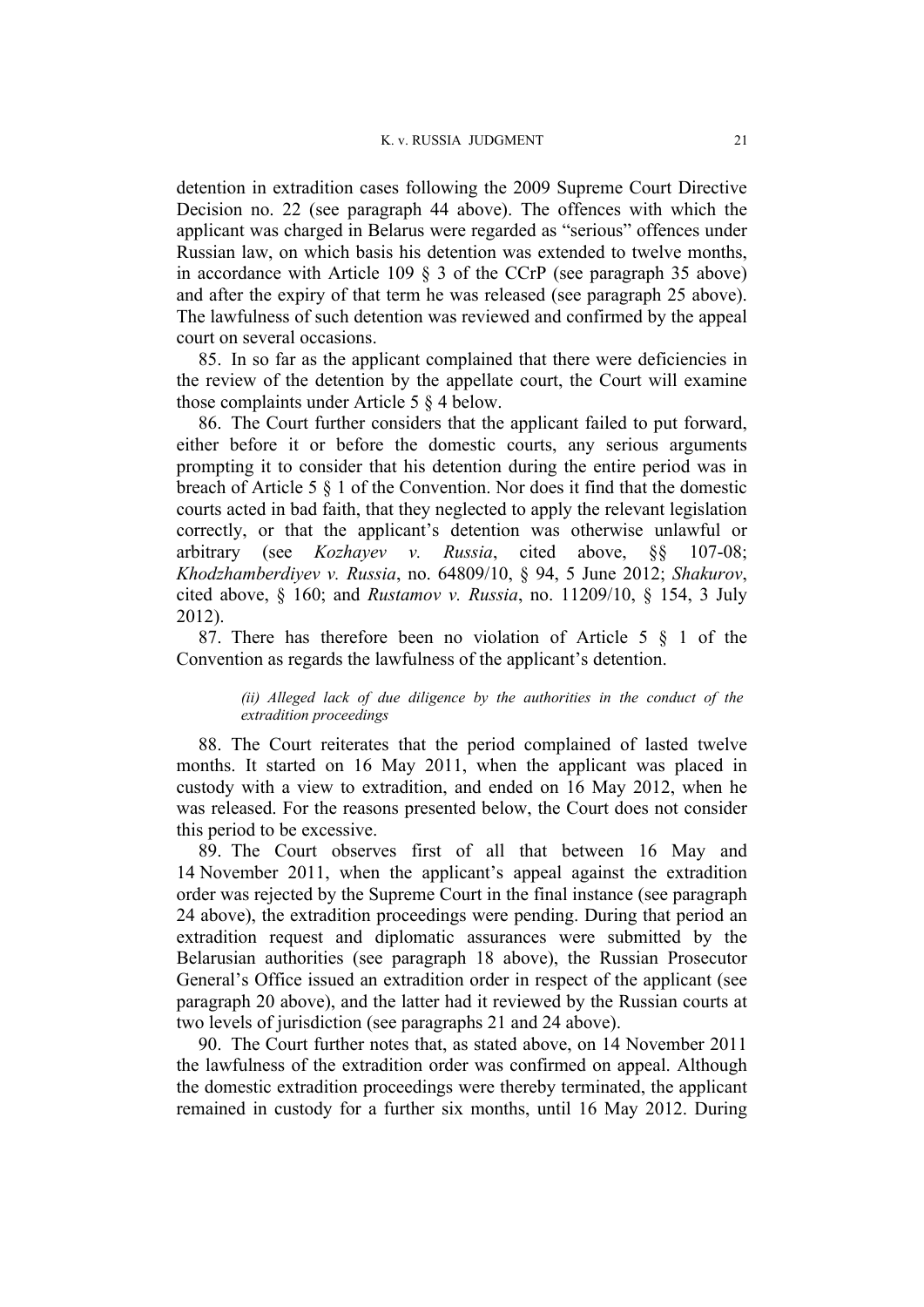that time the Government refrained from extraditing him in compliance with the interim measure indicated by the Court under Rule 39 of the Rules of Court. The question thus arises as to whether the extradition proceedings remained in progress between 14 November 2011 and 16 May 2012, such as to justify the applicant's detention with a view to extradition during that period.

91. In accordance with the Court's well-established case-law, this latter period of the applicant's detention should be distinguished from the earlier period (see *Chahal*, cited above, § 114; *Al Hanchi v. Bosnia and Herzegovina*, no. 48205/09, §§ 49-51, 15 November 2011; and *Al Husin v. Bosnia and Herzegovina*, no. 3727/08, §§ 67-69, 7 February 2012). As a result of the application of the interim measure, the respondent Government could not remove the applicant to Belarus without being in breach of their obligation under Article 34 of the Convention. During that time the extradition proceedings, although temporarily suspended pursuant to the request made by the Court, were nevertheless in progress for the purpose of Article 5 § 1 (f) (see, for similar reasoning, *Gebremedhin [Gaberamadhien] v. France*, no. 25389/05, §§ 73 and 74, ECHR 2007-II; *Al Hanchi*, cited above, § 51; and *Al Husin*, cited above, § 69). The Court has previously found that the fact that expulsion or extradition proceedings are provisionally suspended as a result of the application of an interim measure does not in itself render the detention of the person concerned unlawful, provided that the authorities still envisage expulsion at a later stage, and on condition that the detention is not unreasonably prolonged (see *Keshmiri v. Turkey* (no. 2), no. 22426/10, § 34, 17 January 2012, and *S.P. v. Belgium* (dec.), no. 12572/08, 14 June 2011).

92. The Court observes that, after the extradition order in respect of the applicant became enforceable, he remained in detention for six months. That period does not appear to be unreasonably prolonged. In this respect the Court reiterates that in the cases of *Al Hanchi* and *Al Husin*, both cited above, it found compatible with Article  $5 \& 1$  (f) the periods of detention which lasted one year and ten months and slightly more than eleven months respectively, pending deportation on the grounds of a threat to national security, following the indication of an interim measure by the Court. By contrast, in the case of *Keshmiri* (cited above, § 34), where the applicant's detention continued for more than one year and nine months after the interim measure had been applied, during which time no steps were taken to find alternative solutions, the Court considered such a period to be in violation of the guarantees of Article 5 § 1 (f) of the Convention. It is also relevant that, as the Court has established in paragraph [87](#page-22-0) above, the applicant's detention during that period was in compliance with the procedure and time-limits established under domestic law and that after the expiry of the maximum detention period permitted under Russian law, the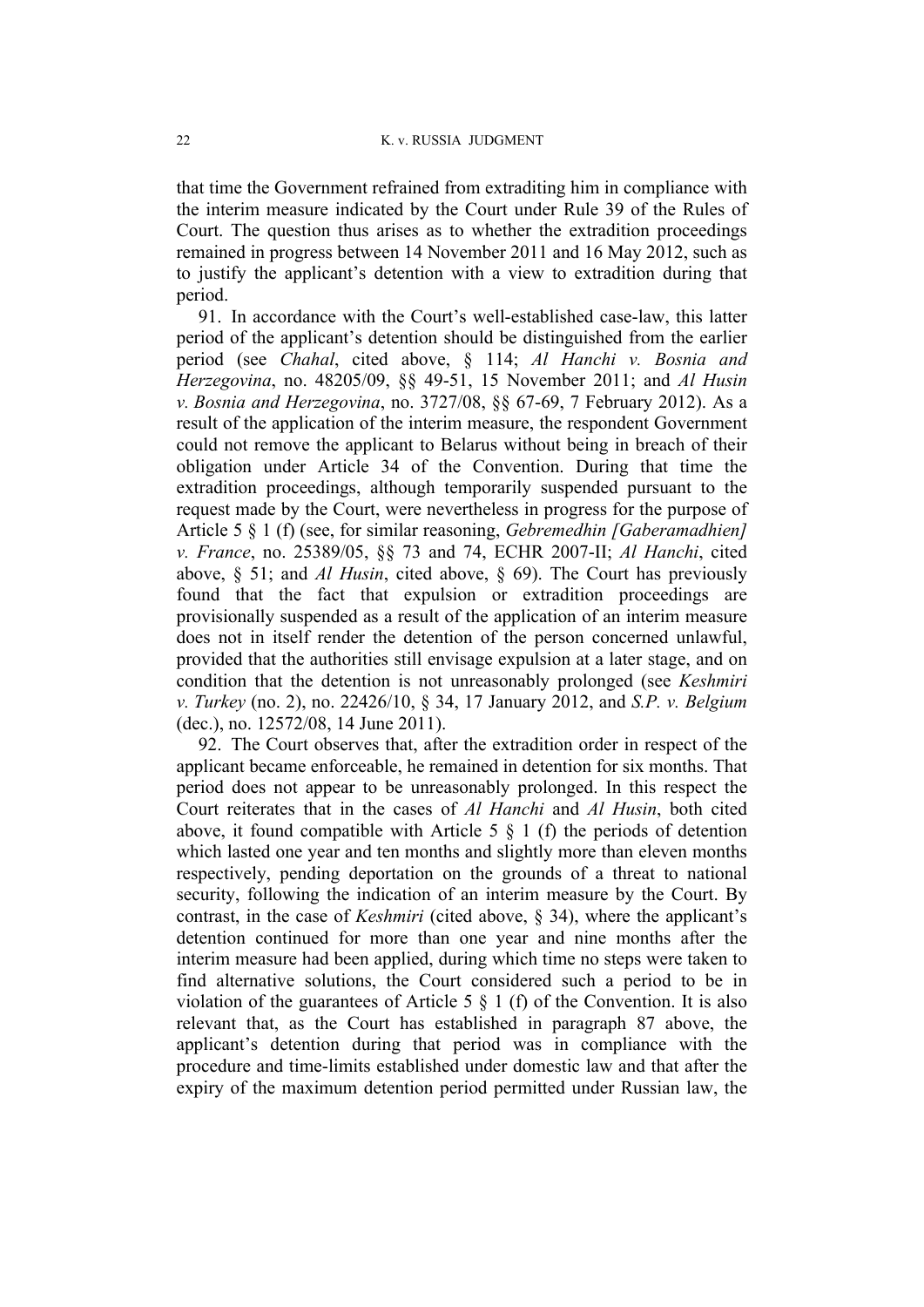applicant was immediately released (see, for similar reasoning, *Gebremedhin*, cited above, §§ 74 and 75).

93. In view of the foregoing, the Court is satisfied that the requirement of diligence was complied with in the present case and the overall length of the applicant's detention was not excessive.

94. Accordingly, there has been no violation of Article 5 § 1 (f) of the Convention on that account.

## III. ALLEGED VIOLATIONS ARTICLE 5 § 4 OF THE CONVENTION

95. Lastly, the applicant complained under Article 5 § 4 of the Convention that his appeals against the court detention orders of 17 May, 24 June and 2 November 2011 had not been examined speedily. Article 5 § 4 reads as follows:

"4. Everyone who is deprived of his liberty by arrest or detention shall be entitled to take proceedings by which the lawfulness of his detention shall be decided speedily by a court and his release ordered if the detention is not lawful."

#### **A. Submissions by the parties**

96. The Government acknowledged that the domestic courts had failed to examine the applicant's appeals against the detention orders "speedily" and that therefore there had been a violation of Article 5 § 4 of the Convention in the applicant's case.

97. The applicant maintained his complaint.

#### **B. The Court's assessment**

#### *1. Admissibility*

98. The Court considers that this complaint is not manifestly ill-founded within the meaning of Article 35 § 3 (a) of the Convention. It further notes that it is not inadmissible on any other grounds. It must therefore be declared admissible.

## *2. Merits*

99. The Court reiterates that Article 5  $\S$  4 of the Convention proclaims the right to a speedy judicial decision concerning the lawfulness of detention, and to an order terminating it if proved unlawful (see *Baranowski*, cited above, § 68). Article 5 § 4 does not compel the Contracting States to set up a second level of jurisdiction for the examination of the lawfulness of detention. However, where domestic law provides for an appeal, the appellate body must also comply with the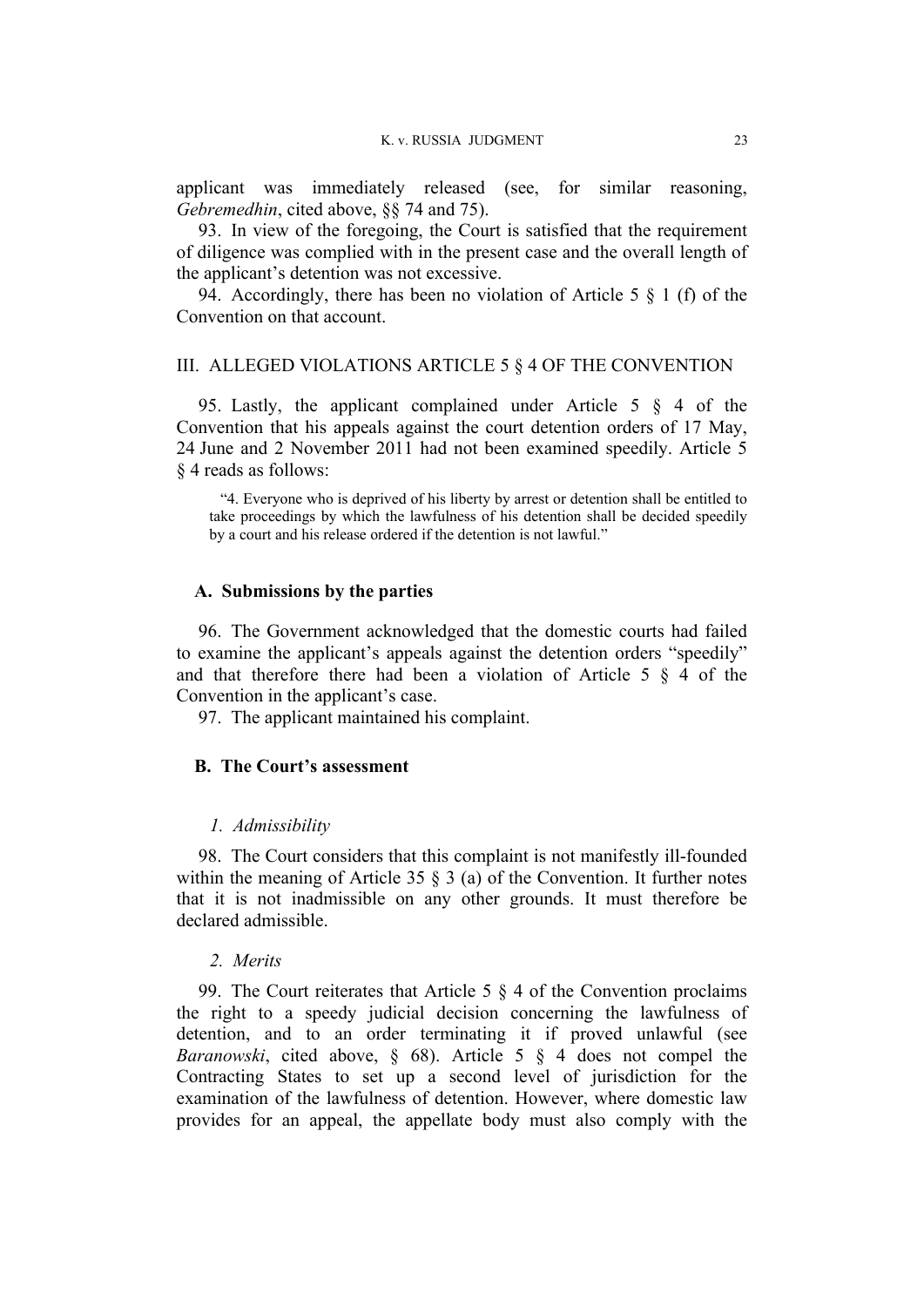requirements of Article 5 § 4, for instance as concerns the speediness of the review in appeal proceedings. Accordingly, in order to determine whether the requirement that a decision be given "speedily" has been complied with, it is necessary to effect an overall assessment where the proceedings have been conducted at more than one level of jurisdiction (see *Mooren v. Germany* [GC], no. 11364/03, § 106, 9 July 2009). At the same time, the standard of "speediness" is less stringent when it comes to proceedings before a court of appeal (see *Lebedev*, cited above, § 96, with further references).

100. The Court notes that the proceedings in which the Russian courts examined the appeals lodged by the applicant against the three detention orders ranged from twenty days to a month. In particular, it took approximately twenty days to examine the applicant's appeal against the detention order of 17 May 2011 (see paragraph 17 above, with the appeal decision having been issued on 6 June 2011), a month to deal with the appeal against the detention order of 24 June 2011 (see paragraph 19 above, with the final decision having been issued on 25 July 2011); and approximately twenty-eight days to examine the appeal against the decision of 2 November 2011 (see paragraph 23 above, with the appeal decision having been taken on 30 November 2011).

101. The Court observes that the Government did not argue that the applicant had caused delays in any of the three sets of the proceedings in which the lawfulness of his detention was being reviewed. In fact, the Government admitted the domestic courts' failure to speedily examine the detention matters in the applicant's case. In this respect, the Court notes that the Russian Code of Criminal Procedure requires a first-instance court to transfer the detention file to a higher court after the expiry of the three-day time-limit for appeal against a detention order and that it lays down an obligation on a second-instance court to examine an appeal against a detention order within three days after the transfer of the file (see paragraph 36 above). The Russian courts did not comply with those requirements in the present case. In these circumstances the Court concludes that the periods in question cannot be considered compatible with the "speediness" requirement of Article 5 § 4, especially given that their duration was entirely attributable to the authorities (see, for similar reasoning, *Niyazov v. Russia*, no. 27843/11, § 163, 16 October 2012, with further references).

102. There has therefore been a violation of Article 5 § 4 of the Convention.

## IV. APPLICATION OF ARTICLE 41 OF THE CONVENTION

#### 103. Article 41 of the Convention provides:

"If the Court finds that there has been a violation of the Convention or the Protocols thereto, and if the internal law of the High Contracting Party concerned allows only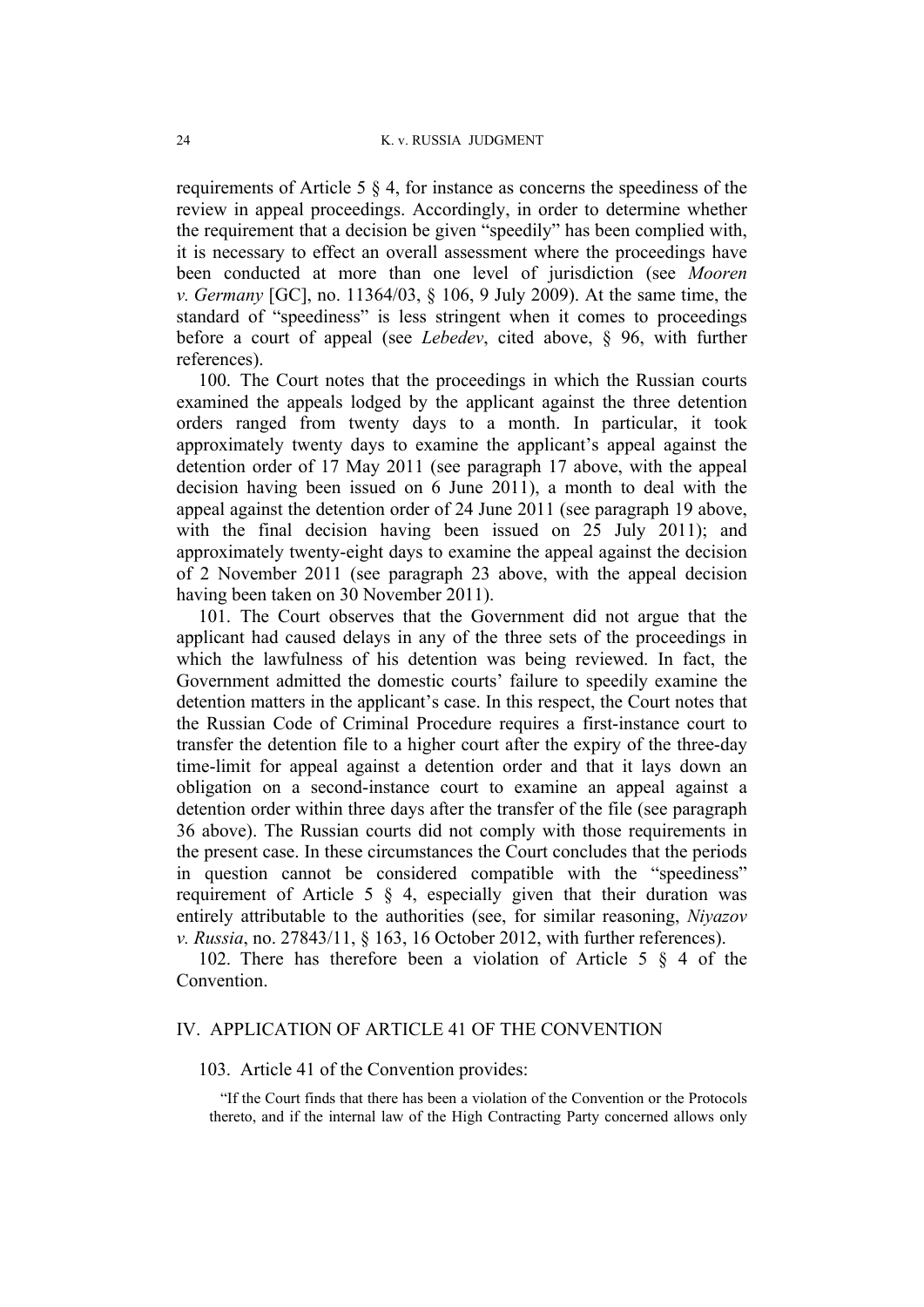partial reparation to be made, the Court shall, if necessary, afford just satisfaction to the injured party."

#### **A. Damage**

104. The applicant claimed 50,000 euros (EUR) in respect of nonpecuniary damage.

105. The Government considered the applicant's claim to be excessive and unfounded.

106. The Court has dismissed certain grievances and has found a violation of Article 5 § 4 of the Convention in the present case. It accepts that the applicant has suffered non-pecuniary damage which cannot be compensated solely by the finding of a violation. The Court therefore awards the applicant EUR 2,000 in respect of non-pecuniary damage, plus any tax that may be chargeable.

## **B. Costs and expenses**

107. The applicant did not submit a claim for costs and expenses. Accordingly, the Court considers that there is no call to award him any sum on that account.

#### **C. Default interest**

108. The Court considers it appropriate that the default interest rate should be based on the marginal lending rate of the European Central Bank, to which should be added three percentage points.

## V. RULE 39 OF THE RULES OF COURT

109. The Court points out that, in accordance with Article 44 § 2 of the Convention, the present judgment will not become final until (a) the parties declare that they will not request that the case be referred to the Grand Chamber; or (b) three months after the date of the judgment, if reference of the case to the Grand Chamber has not been requested; or (c) the Panel of the Grand Chamber rejects any request to refer the case under Article 43 of the Convention.

110. The Court considers that the interim measure indicated to the Government under Rule 39 of the Rules of Court on 15 November 2011 (see paragraph [4](#page-2-0) above) must remain in force until the present judgment becomes final or until the Court takes a further decision in this connection.